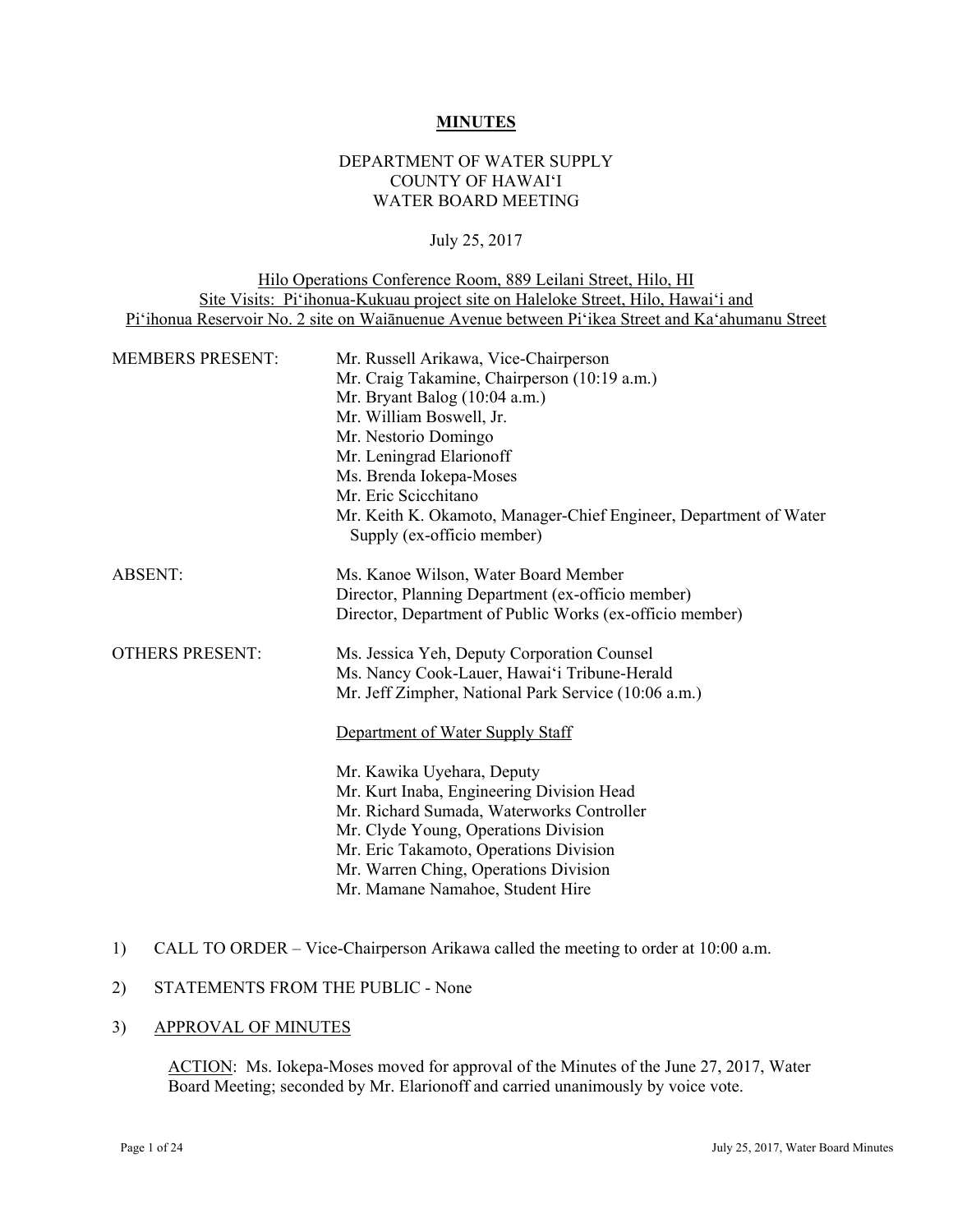# 4) APPROVAL OF ADDENDUM AND/OR SUPPLEMENTAL AGENDA

ACTION: Ms. Iokepa-Moses moved to amend the agenda for Items 7(B) and 7(C) under North Kona; seconded by Mr. Elarionoff and carried unanimously by voice vote.

# 5) HĀMĀKUA:

# A. **CONSTRUCTION RIGHT-OF-ENTRY FOR HELCO POLE ANCHOR ON FUTURE RESERVOIR SITE:**

Hawaiian Electric Light Company (HELCO) is installing poles and power lines for a subdivision in Honoka'a that extends beyond a future reservoir site in Honoka'a. The pole requires an anchor that is being proposed within a 10-foot by 15-foot easement with the subject reservoir site. Department staff and HELCO worked together to determine the proposed location to minimize any conflicts with the future reservoir site improvements.

The Manager-Chief Engineer recommended that the Water Board approve this Construction Right-of-Entry affecting Tax Map Key (3) 4-5-010:121 for Hawai'i Electric Light Company and authorize either the Chairperson or Vice-Chairperson to execute the document subject to the review and approval as to form and legality of the Corporation Counsel.

ACTION: Ms. Iokepa-Moses moved for approval of the recommendation; seconded by Mr. Elarionoff and carried unanimously by voice vote.

### 6) SOUTH KOHALA:

### A. **JOB NO. 2010-964, WAIMEA WATER TREATMENT PLANT COMPLIANCE UPGRADES PHASE 2 – TIME EXTENSION:**

The contractor, Bodell Construction Company, submitted a request for contract time extension of 232 calendar days. This is the third time extension for this project.

| Ext.                        |             |            | Days       |                                                                                                                                                                                                                                                                                                |
|-----------------------------|-------------|------------|------------|------------------------------------------------------------------------------------------------------------------------------------------------------------------------------------------------------------------------------------------------------------------------------------------------|
| #                           | From (Date) | To (Date)  | (Calendar) | Reason                                                                                                                                                                                                                                                                                         |
|                             | 03/21/2017  | 06/11/2017 | 82         | Additional work required to reroute<br>unforeseen underground utilities<br>discovered during earthwork<br>excavation.                                                                                                                                                                          |
| $\mathcal{D}_{\mathcal{L}}$ | 06/11/2017  | 08/10/2017 | 60         | DWS's direction to delay demolition<br>of basins #3 and #4 (36 calendar<br>days), additional work to excavate<br>unsuitable soils from under the<br>building's footprint (10 calendar<br>days), and additional work caused by<br>inclement weather - Hurricane<br>Madeline (14 calendar days). |
|                             | 08/10/2017  | 02/13/2018 | 187        | DWS's direction to delay the work<br>requiring a shutdown of the existing                                                                                                                                                                                                                      |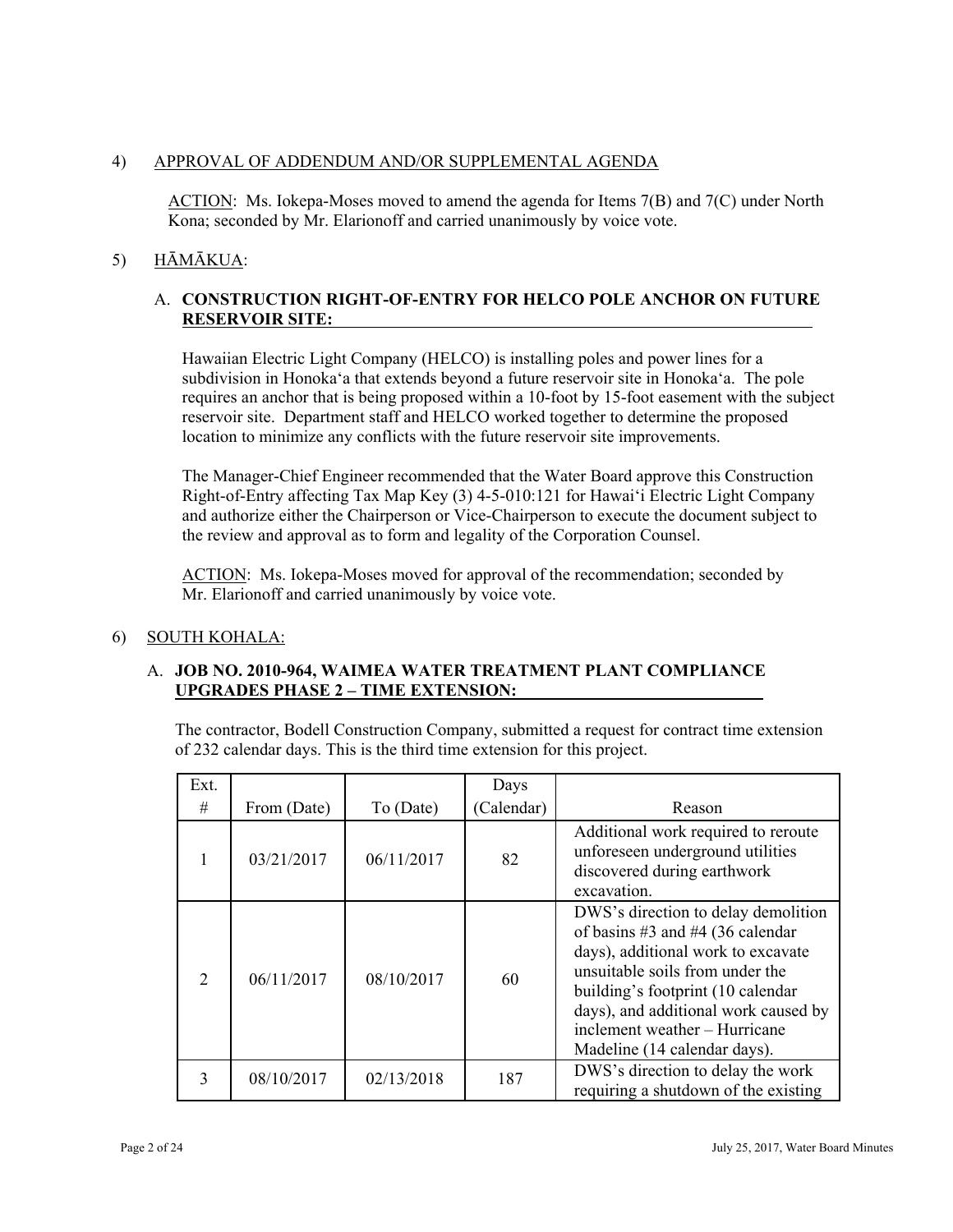| Ext. |             |                                     | Days       |                                                                                                                                                                                                               |
|------|-------------|-------------------------------------|------------|---------------------------------------------------------------------------------------------------------------------------------------------------------------------------------------------------------------|
| #    | From (Date) | To (Date)                           | (Calendar) | Reason                                                                                                                                                                                                        |
|      |             |                                     |            | water treatment plant (154 calendar<br>days), additional work due to Fire<br>Department's fire protection<br>requirements (30 calendar days), and<br>delays caused by inclement weather<br>(3 calendar days). |
|      |             | Total Days (including this request) | 329        |                                                                                                                                                                                                               |

Staff has reviewed the request and is recommending approval of 187 calendar days, per the Department's General Requirements and Covenants.

The Manager-Chief Engineer recommended that the Board grant this contract time extension of 187 calendar days to Bodell Construction Company, for JOB NO. 2010-964, WAIMEA WATER TREATMENT PLANT COMPLIANCE UPGRADES PHASE 2. If approved, the contract completion date will be extended from August 10, 2017, to February 13, 2018.

MOTION: Mr. Elarionoff moved for approval of the recommendation; seconded by Mr. Boswell.

(Mr. Balog joined the meeting.)

Mr. Elarionoff asked about the additional work due to Fire Department fire protection and if it was part of the contract.

The Deputy explained that during the County of Hawai'i plan review, it was not identified that fire sprinklers would be required; but during the permit process, it was flagged by the Fire Department because of the type of facility and more difficult access up there; therefore, they required sprinklers.

Mr. Elarionoff asked why ADA access is required.

The Deputy replied that because there is new construction and there is going to be an office at the bottom floor, plus a new restroom, the County requires ADA access from the parking lot into the building. The grading also had to meet ADA slope requirements.

The Manager-Chief Engineer added that even if it is a Department facility that is not typically open to the general public, if it has certain characteristics that might be used by employees for other than strictly certain types of maintenance, these ADA requirements kick in, requiring compliant, accessible facilities such as outlets, switches, door handles, parking stalls, etc.

Ms. Iokepa-Moses asked if it is only for new construction moving forward or if it is a requirement to update everything.

The Manager-Chief Engineer replied it is only for new construction that goes through the plan review.

ACTION: Motion was carried unanimously by voice vote.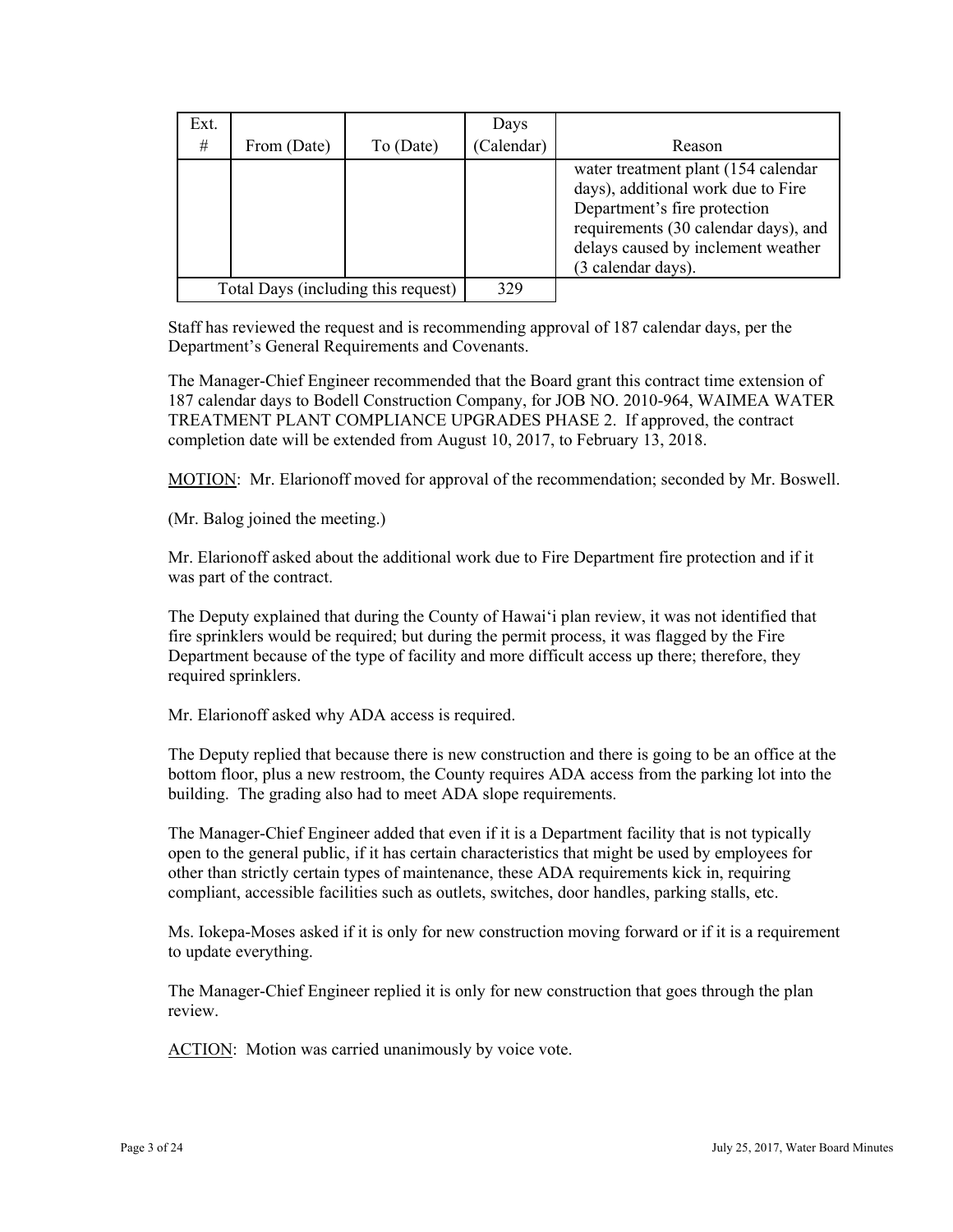### 7) NORTH KONA:

### A. **JOB NO. 2017-1062, KALAOA #1 DEEPWELL REPAIR:**

This project consists of paying for all labor, materials, tools and equipment necessary for the replacement of the existing deep well submersible pump and motor, power cable and all appurtenant materials, such as cable guards, strapping, etc.; chlorination and testing of the well and pumping assembly; and electrical work; in accordance with the specifications.

Bids for this project were opened on June 15, 2017, at 2:00 p.m., and the following are the bid results:

| <b>Bidder</b>                        | <b>Bid Amount</b> | <b>Adjusted Bid Amount</b><br>(for purposes of bid award) $*$ |
|--------------------------------------|-------------------|---------------------------------------------------------------|
| Beylik Drilling & Pump Service, Inc. | \$897,850.00      | \$852,957.50                                                  |
| George M. Oye, Inc.                  | \$898,833.00      |                                                               |

\*Bids were adjusted (for the purposes of award) to provide credits for use of Hawai'i Products and participation in the State Apprenticeship Program, in accordance with Hawai'i Administrative Rules.

#### Project Costs:

| 1) Low Bidder (Beylik Drilling & Pump Service, Inc.) |                    | \$897,850.00 |
|------------------------------------------------------|--------------------|--------------|
| 2) Contingencies $(10.0\%)$                          |                    | \$ 89,785.00 |
|                                                      | <b>Total Cost:</b> | \$987,635.00 |

Funding for this project will be from DWS's CIP Budget under Deepwell Pump Replacement. The contractor will have 270 calendar days to complete this project. The Engineering estimate for this project was \$750,000.00.

This agenda item was deferred during the June 27, 2017, Water Board meeting.

The Manager-Chief Engineer recommended that the Board award the contract for JOB NO. 2017-1062, KALAOA #1 DEEPWELL REPAIR, to the lowest responsible bidder, Beylik Drilling & Pump Service, Inc., for their bid amount of \$897,850.00, plus \$89,785.00 for contingencies, for a total contract amount of \$987,635.00. It is further recommended that either the Chairperson or the Vice-Chairperson be authorized to sign the contract, subject to review as to form and legality by Corporation Counsel.

MOTION: Mr. Elarionoff moved for approval of the recommendation; seconded by Mr. Boswell.

The Manager-Chief Engineer stated that the protest was cleared and this was ready for the Board's action. This is a deepwell repair at one of the high-level wells in North Kona. This repair will be done in advance of failure.

Mr. Elarionoff asked for an explanation on contingency.

The Manager-Chief Engineer explained that it is common practice on construction and deepwell repair projects. Bidding documents are prepared using the best information available. A lot of times, there are unknowns and things you need to assume when you create the bid documents that may not actually turn out that way once actual work begins. He asked Mr. Young to expand on what some of those contingency funds apply to when talking about deepwell repairs. For other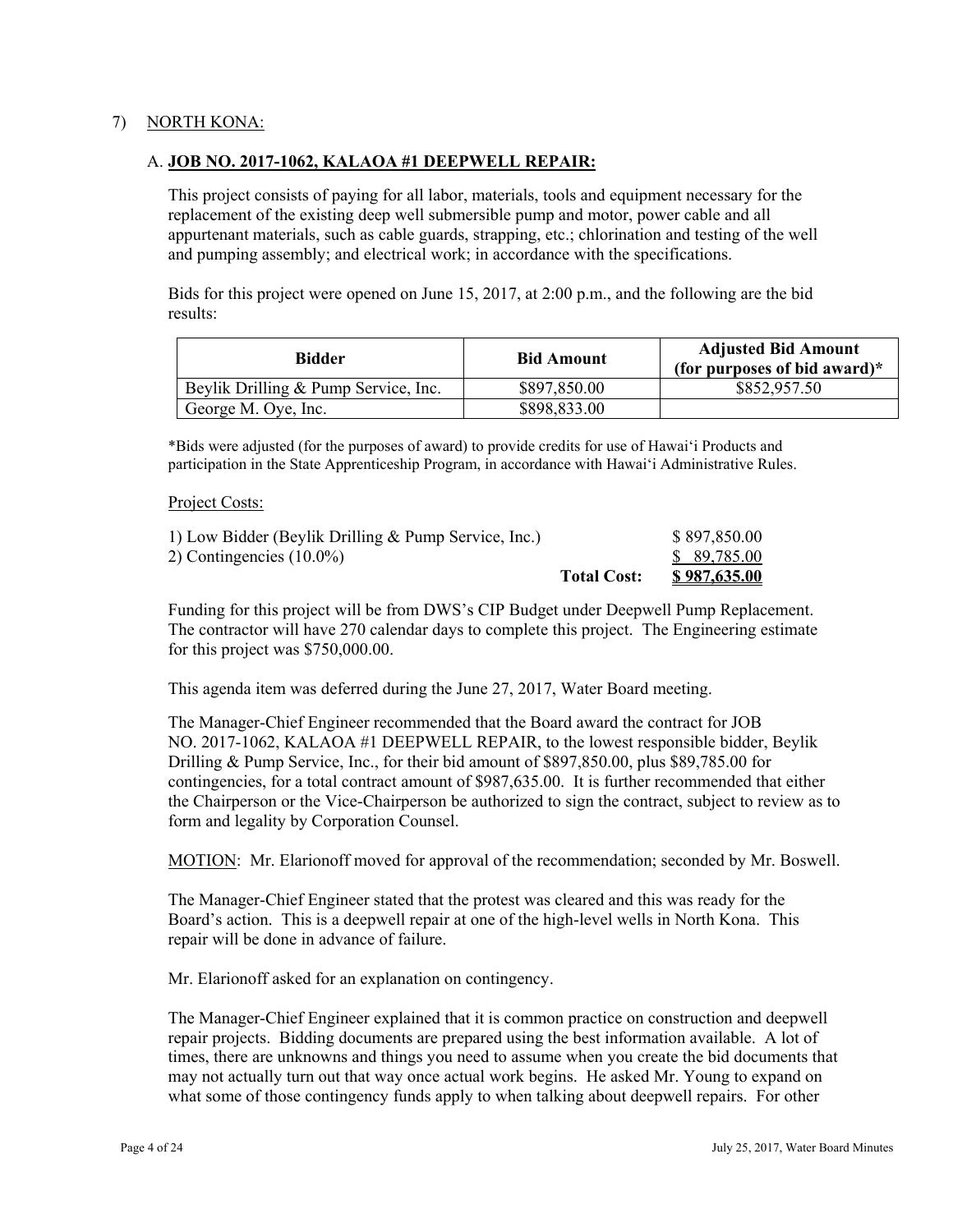civil construction contracts, unknowns would be underground issues--example, As-Built plans might have shown an electrical run in one place where it would not impact your project, but it may be in another place and would not be uncovered until excavation begins.

Mr. Young stated that he likes to use the analogy of a car repair. When the car breaks down, you may have an idea something is wrong with the engine, but you really do not know until the mechanic starts pulling things out. Deepwell repairs are relatively similar. Until they get the equipment out and on the ground, you can try to predict all the things that could go wrong and put it into the specifications; but sometimes, you just cannot get everything perfect.

Mr. Elarionoff asked, if that is the case, why sometimes when there is additional work, the contractor comes back to the Board for additional money. He asked what the difference is.

The Manager-Chief Engineer replied that when the Department comes before the Board for this kind of award, the approval the Board is giving is for the base contract, plus the contingency, which is typically 10 percent in the industry. The total contract amount, in this case, is \$987,635.00; and the Board approves that amount. There are times when additional work goes beyond that 10 percent, and that is when the Department needs Board approval to go beyond the established contract amount.

Mr. Elarionoff asked what would happen if the contingency does not meet the \$987,635.00; if the money comes back.

The Manager-Chief Engineer replied that the money is not spent, basically. The Department is not given anything back.

Mr. Boswell asked if the 10 percent is it hit pretty often, leaving only a little bit of monies.

Mr. Young stated that it varies.

Mr. Boswell asked if the fire sprinklers for the [Waimea Water Treatment Plant Compliance] Upgrades exceeded the contingency.

The Manager-Chief Engineer replied they did not. They were within the contingency.

Mr. Boswell asked if that meant the Department would issue a change order that allows it to proceed forward with no additional funding required.

The Manager-Chief Engineer replied that was correct. He added that a contract is based on scope, schedule, and fee. Any time a change is made to the contract, the Department needs to bring it back to the Board. If there is a time extension, that is modifying the contract. The fee is total fee (base) plus contingency. As long as the contract proceeds within the contingency amount, change orders can be processed administratively. Once it goes beyond the contingency amount, then it is beyond the contract terms and needs Board approval.

Mr. Domingo stated that during his experience in the Navy, he learned you do not mix money and asked how it is in this Department; if CIP and maintenance and repair money can be mixed.

The Manager-Chief Engineer replied that if you look at the 5-year CIP that was approved as part of the budget, because these well repairs are so large, they are not like repairing the air conditioning in an office building. For example, this last well repair cost \$987,000.00. That is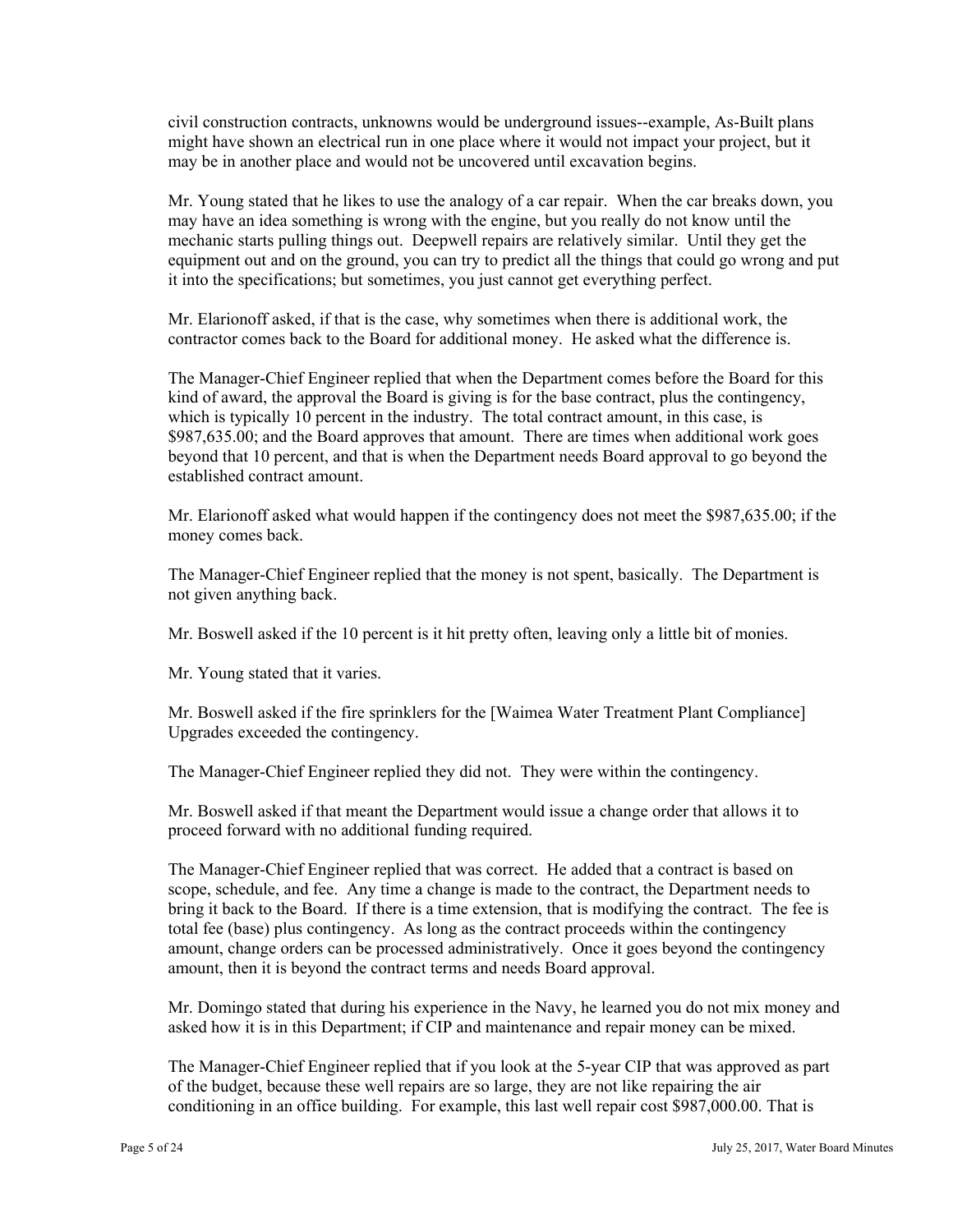over and beyond the typical operations and maintenance budget. Deepwell repairs are included in the CIP budget for major cost items. Even though it is a repair, it is budgeted for under CIP.

Vice-Chairperson Arikawa noted that was a good question and added that when the Department comes out with its 5-year CIP list, it puts a lot of funds into this. They project when they will need to maintain or replace pipes and things like that.

ACTION: Motion was carried unanimously by voice vote.

# B. **JOB NO. 2017-1067, HOLUALOA #2 BOOSTER A REPAIR:**

This project consists of furnishing all labor, materials, tools and equipment necessary to remove the existing booster pump assembly; install new booster pump assembly, and all appurtenant materials; chlorinate the suction can and pumping assembly; and complete an efficiency test; in accordance with the specifications.

Bids for this project were opened on July 13, 2017, at 2:00 p.m., and the following are the bid results:

| <b>Bidder</b>                                | <b>Bid Amount</b>     |
|----------------------------------------------|-----------------------|
| Derrick's Well Drilling & Pump Services, LLC | <b>Non-Responsive</b> |
| Beylik Drilling & Pump Service, Inc.         | <b>Non-Responsive</b> |

Funding for this project will be from DWS's CIP Budget under Deepwell Pump Replacement. The contractor will have 120 calendar days to complete this project. The Engineering estimate for this project was \$48,000.00.

AMENDED RECOMMENDATION: No responsive, responsible bids were received. Staff will seek alternate methods of procurement per Hawai'i Administrative Rules (HAR) Section 3-122-35 (b), in accordance with procurement rules.

MOTION: Ms. Iokepa-Moses moved for approval of the amended recommendation; seconded by Mr. Boswell.

The Manager-Chief Engineer stated that this project had an original agenda item containing a different recommendation, and this is an amendment to that recommendation. He explained that what the Department tried to do in the past did not work out well. The Department would ask for submittals such as pump curves and other specific data sheets for pumps. When the request was made to have those supplied at bid opening, it was found that the opportunity would be lost for a competitive process if a bidder forgot to submit a single piece of paper, therefore becoming non-responsive. That was adjusted to allow bidders to submit required documents a few days after bid opening. In this particular case, after both bidders submitted their documentation, it was found that they did not meet the bid specifications. Therefore, they both became non-responsive, even though the original agenda listed two amounts for them. This was discussed with Corporation Counsel, and the agenda was amended. He added there is no perfect procurement process. The Department tries to get the best information available ahead of time but still maintain the intent of procurement which is to have a competitive process in order to receive multiple bids. Mr. Young and his staff will now work on firming up some performance specification language within the bid documents and not have these submittal requirements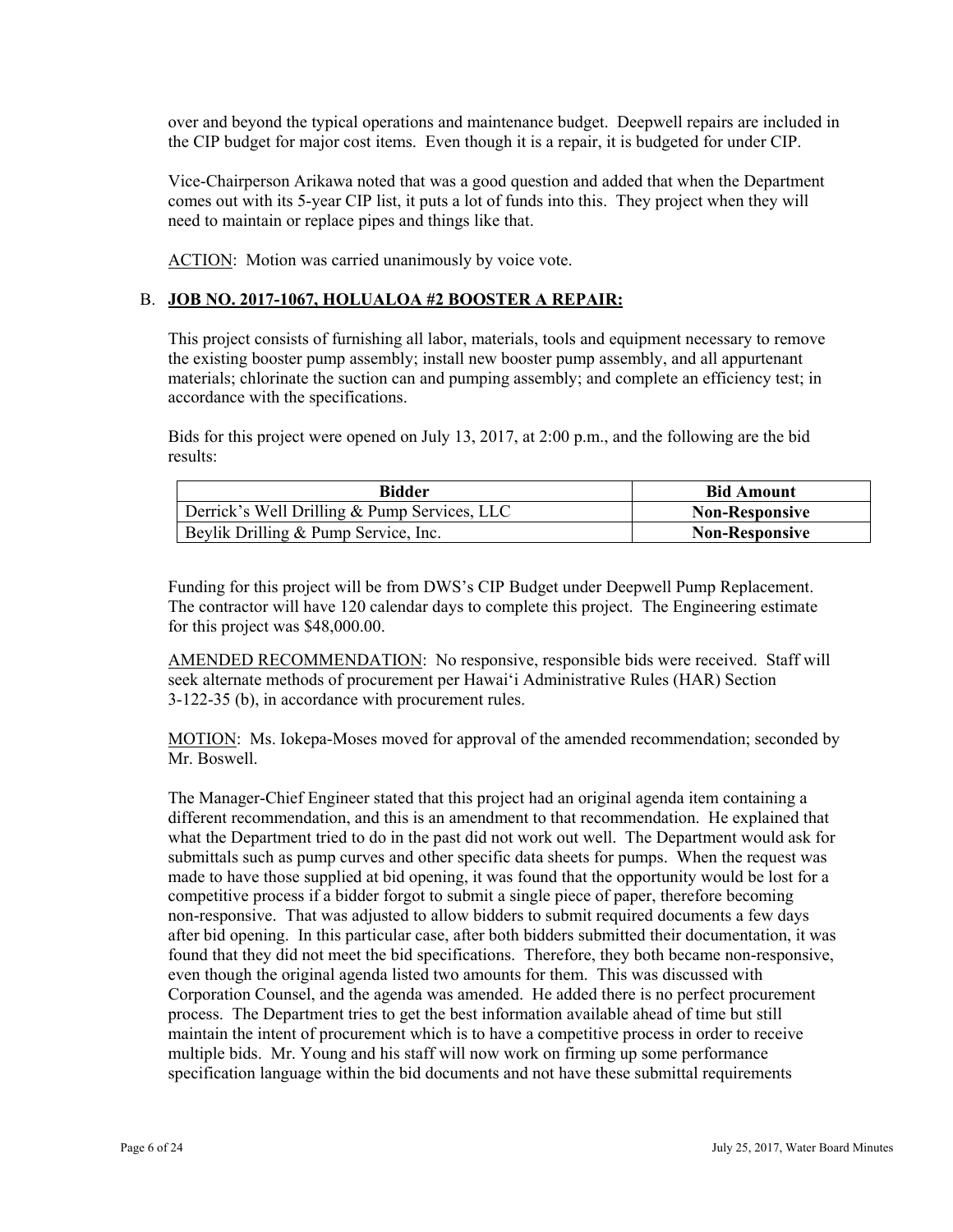during or after bid opening. There is a need to make sure, in the bidding documents, that it is stated what kind of end product is needed.

In response to Vice-Chairperson Arikawa's question of the status of the Holualoa #2 Boosters, the Manager-Chief Engineer and Mr. Takamoto replied that Boosters B and C are operable. Booster A is under repair.

Mr. Scicchitano asked if the bidders were notified that they did not meet specifications.

The Manager-Chief Engineer replied they were.

 replied they were. In response to Mr. Boswell's question if they were both the same manufacturer, Mr. Young

Mr. Boswell asked, since there are limited manufacturers and there is a finite set of pumps, if some manufacturers could be prequalified.

Mr. Young replied that there are some pre-qualified manufacturers. Anyone outside of that must submit a substitution request. It seems like every time the Department specifies a pump, the manufacturer comes back and says they cannot meet it, but this is coming from their own catalog information. The Department is not just arbitrarily choosing numbers.

The Manager-Chief Engineer added that it is baffling why they cannot supply something that is from their catalog. Sometimes staff even knocks the number down a point or two. For example, if they say they can meet 77 or 78 percent pump efficiency on their catalog, the Department will spec out 75 or 76 percent. Even with that, when it comes time for bid opening, apparently, they are not able to be manufacture it. That is another challenge that the Department is dealing with.

ACTION: Motion was carried unanimously by voice vote.

### C. **JOB NO. 2017-1068, KAUMALUMALU BOOSTERS A & B REPAIR:**

This project consists of furnishing all labor, materials, tools and equipment necessary to remove the existing pumps, motors, and column assemblies; install two (2) vertical turbine pumps, vertical hollow shaft motors, discharge heads, and all appurtenant materials; chlorinate the suction cans and pumping assemblies; and complete an efficiency test; in accordance with the specifications.

Bids for this project were opened on July 13, 2017, at 2:30 p.m., and the following are the bid results:

| <b>Bidder</b>                                  | <b>Bid Amount</b> |
|------------------------------------------------|-------------------|
| Derrick's Well Drilling and Pump Services, LLC | Non-Responsive    |
| Beylik Drilling & Pump Service, Inc.           | \$112,200.00      |

Project Costs:

| 1) Low Bidder (Beylik Drilling & Pump Service, Inc.) |             | \$112,200.00 |
|------------------------------------------------------|-------------|--------------|
| 2) Contingencies $(10.0\%)$                          |             | \$ 11.200.00 |
|                                                      | Total Cost: | \$123,400.00 |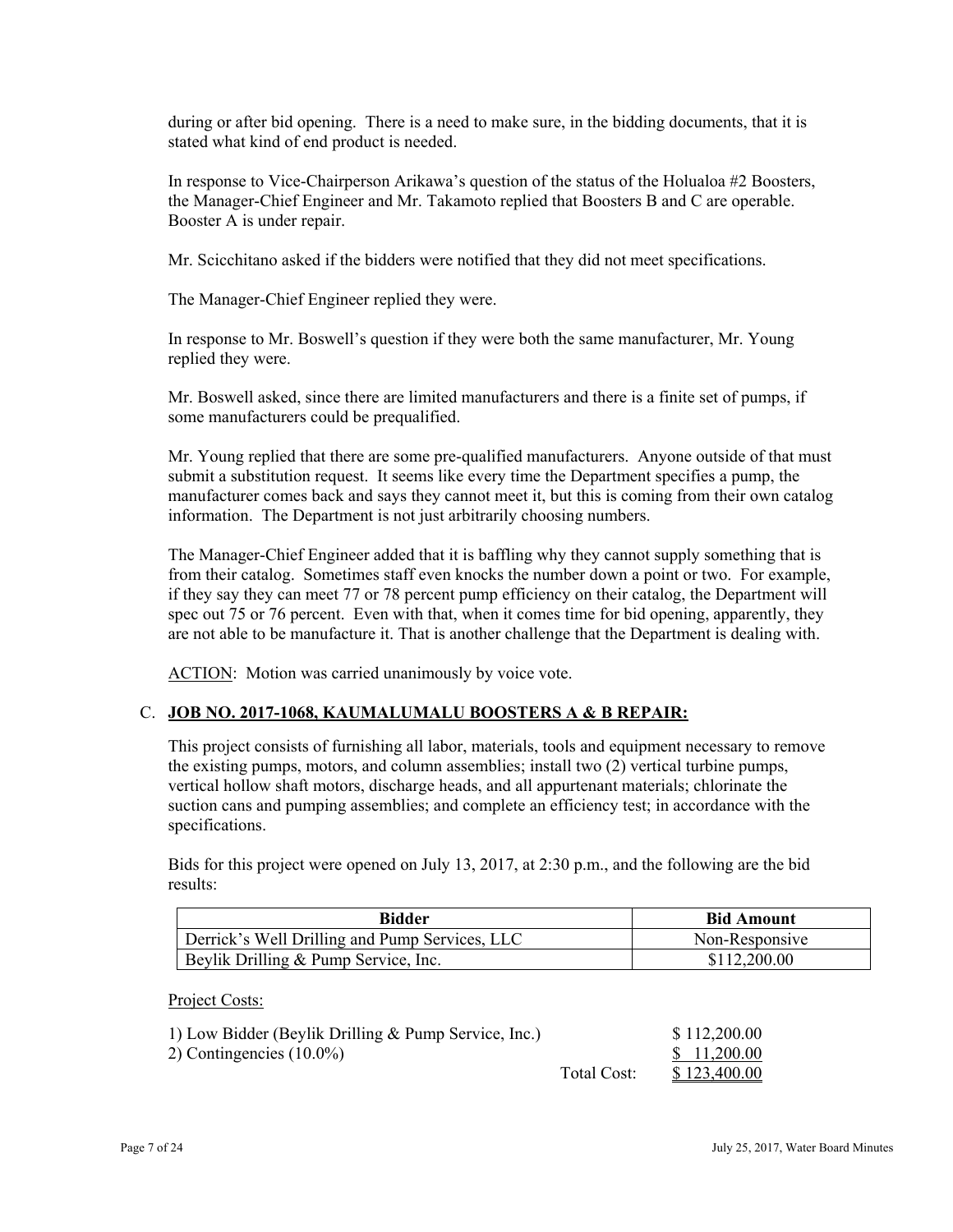Funding for this project will be from DWS's CIP Budget under Deepwell Pump Replacement. The contractor will have 150 calendar days to complete this project. The Engineering estimate for this project was \$101,000.00.

\$11,200.00 for contingencies, for a total contract amount of \$123,400.00. It is further The Manager-Chief Engineer recommended that the Board award the contract for JOB NO. 2017-1068, KAUMALUMALU BOOSTERS A & B REPAIR, to the lowest responsible bidder, Beylik Drilling & Pump Service, Inc., for their bid amount of \$112,200.00, plus recommended that either the Chairperson or the Vice-Chairperson be authorized to sign the contract, subject to review as to form and legality by Corporation Counsel.

MOTION: Ms. Iokepa-Moses moved for approval of the recommendation; seconded by Mr. Boswell.

(Chairperson Takamine joined the meeting at 10:19 a.m.)

The Manager-Chief Engineer explained that this agenda item is also an amendment, similar to the previous agenda item. The same process was followed; and after the bid opening, a submittal came in that indicated one of the bidders was non-responsive, thereby making this a revised recommendation.

ACTION: Motion was carried unanimously by voice vote.

#### 8) MISCELLANEOUS:

#### A. **DEDICATION(S)**:

The Department received the following document for action by the Water Board. The water system has been constructed in accordance with the Department's standards and is in acceptable condition for dedication.

1. AMENDMENT TO GRANT OF EASEMENT Mohouli Senior Phase 2 Project Grantor: County of Hawai'i Affects Tax Map Key: (3) 2-4-001: 177 (portion) Lot 3-B1 Waiakea, South Hilo, Island of Hawai'i, Hawai'i

The Manager-Chief Engineer recommended that the Water Board accept this document subject to the approval of the Corporation Counsel and that either the Chairperson or the Vice-Chairperson be authorized to sign the document.

ACTION: Mr. Takamine moved for approval of the recommendation; seconded by Mr. Scicchitano and carried unanimously by voice vote.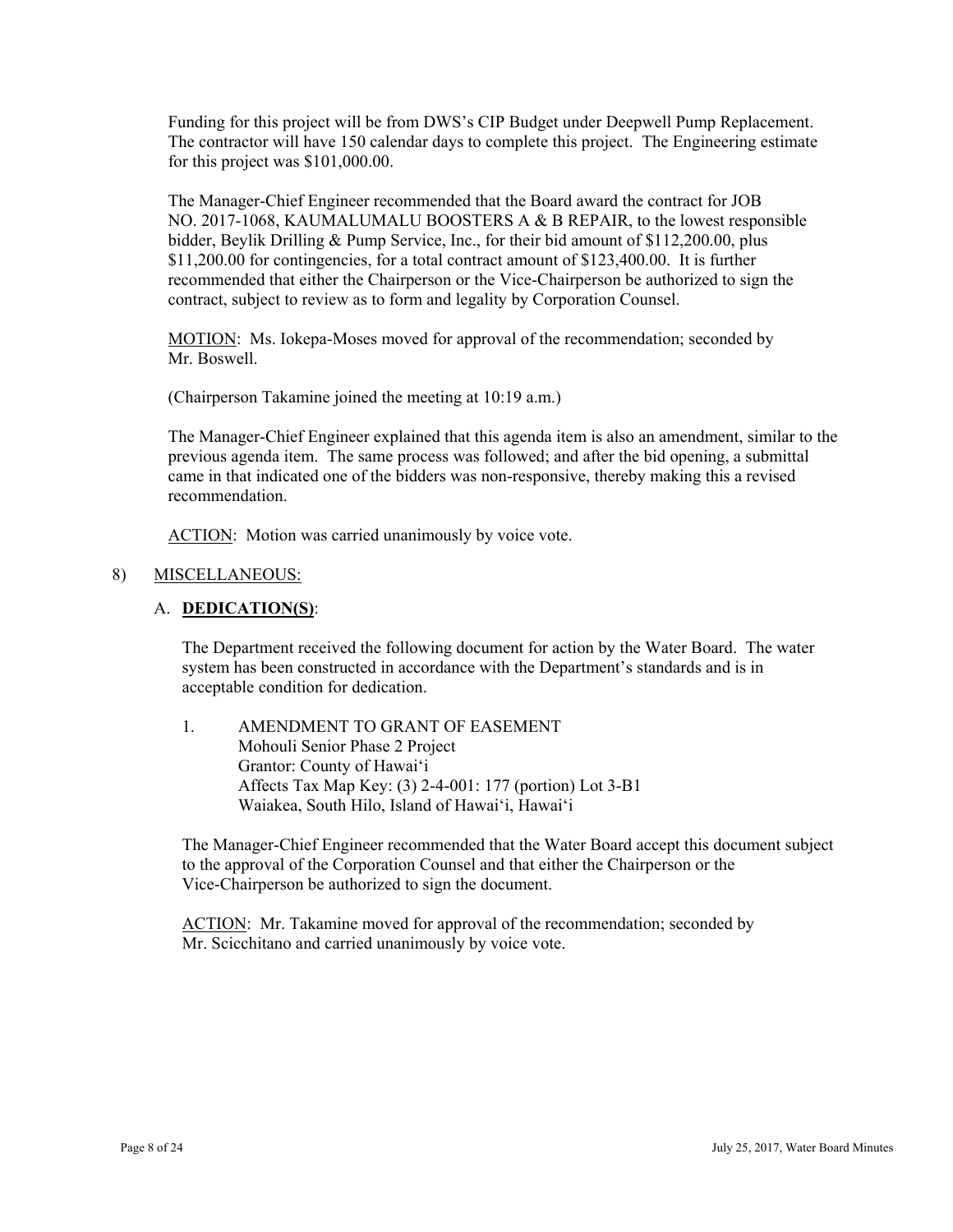### B. **MATERIAL BID NO. 2017-01, FURNISHING AND DELIVERING PIPES, FITTINGS, WATER METERS, FIRE HYDRANTS, BRASS GOODS, VALVES, ELECTRICAL SUPPLIES, ELECTRICAL EQUIPMENT, SCADA, WATER QUALITY EQUIPMENT, CHLORINATORS, MOTORS AND MISCELLANEOUS ITEMS FOR THE DEPARTMENT OF WATER SUPPLY STOCK:**

At the Water Board meeting on June 27, 2017, the Water Board deferred the award for Parts 14 and 15 to Badger Meter, Inc. dba National Meter & Automation pending tax clearance from Hawaii Compliance Express ("HCE"). Since that time, Badger Meter, Inc. dba National Meter & Automation has demonstrated compliance through HCE. Their bid for Parts 14 and 15 are as follows:

| Part 14 – Badger Recordall Series Meter Parts | \$4,264.60  |
|-----------------------------------------------|-------------|
| Part $15 - 1" - 2"$ Water Meters              | \$22,010.75 |

The contract period for Parts 14 and 15 is one year, from July 1, 2017, to June 30, 2018. The Parts are established price agreements for materials on an "As-Needed Basis."

The Manager-Chief Engineer recommended that the Board award the contract for Parts 14 and 15 to Badger Meter, Inc. dba National Meter & Automation for MATERIAL BID NO. 2017-01, FURNISHING AND DELIVERING PIPES, FITTINGS, WATER METERS, FIRE HYDRANTS, BRASS GOODS, VALVES, ELECTRICAL SUPPLIES, ELECTRICAL EQUIPMENT, SCADA, WATER QUALITY EQUIPMENT, CHLORINATORS, MOTORS AND MISCELLANEOUS ITEMS FOR THE DEPARTMENT OF WATER SUPPLY STOCK, on an as-needed basis, as listed above, and that either the Chairperson or the Vice-Chairperson be authorized to sign the contract, subject to review as to form and legality of the contract by Corporation Counsel. The contract period shall be from July 1, 2017, to June 30, 2018.

ACTION: Ms. Iokepa-Moses moved for approval of the recommendation; seconded by Mr. Boswell and carried unanimously by voice vote.

# C. **MATERIAL BID NO. 2017-08, FURNISHING AND DELIVERING SPARE DEEPWELL PUMP AND MOTOR SETS FOR HONOKŌHAU DEEPWELL AND HAWAIIAN OCEAN VIEW ESTATES DEEPWELL, AND REFURBISHING SPARE PUMP AND MOTOR SET FOR HALEKI'I DEEPWELL FOR THE DEPARTMENT OF WATER SUPPLY:**

Bids were received and opened on July 13, 2017, at 1:30 p.m., and the following are the bid results.

| <b>SECTION</b> | <b>DESCRIPTION</b>                                    | <b>Beylik Drilling and</b><br>Pump Service, Inc. | <b>Derrick's Well Drilling</b><br>and Pump Services, LLC |
|----------------|-------------------------------------------------------|--------------------------------------------------|----------------------------------------------------------|
|                | HONOKŌHAU DEEPWELL                                    | Non-Responsive                                   | Non-Responsive                                           |
| $\mathbf{2}$   | <b>HAWAIIAN OCEAN VIEW</b><br><b>ESTATES DEEPWELL</b> | \$77,000.00                                      | Non-Responsive                                           |
|                | HALEKI'I DEEPWELL                                     | \$75,000.00                                      | \$74,921.44                                              |

The estimated cost for the various pump and motor sets were as follows:

- Honokōhau Deepwell: \$215,000
- Hawaiian Ocean View Estates Deepwell: \$72,000
- Haleki'i Deepwell: \$80,000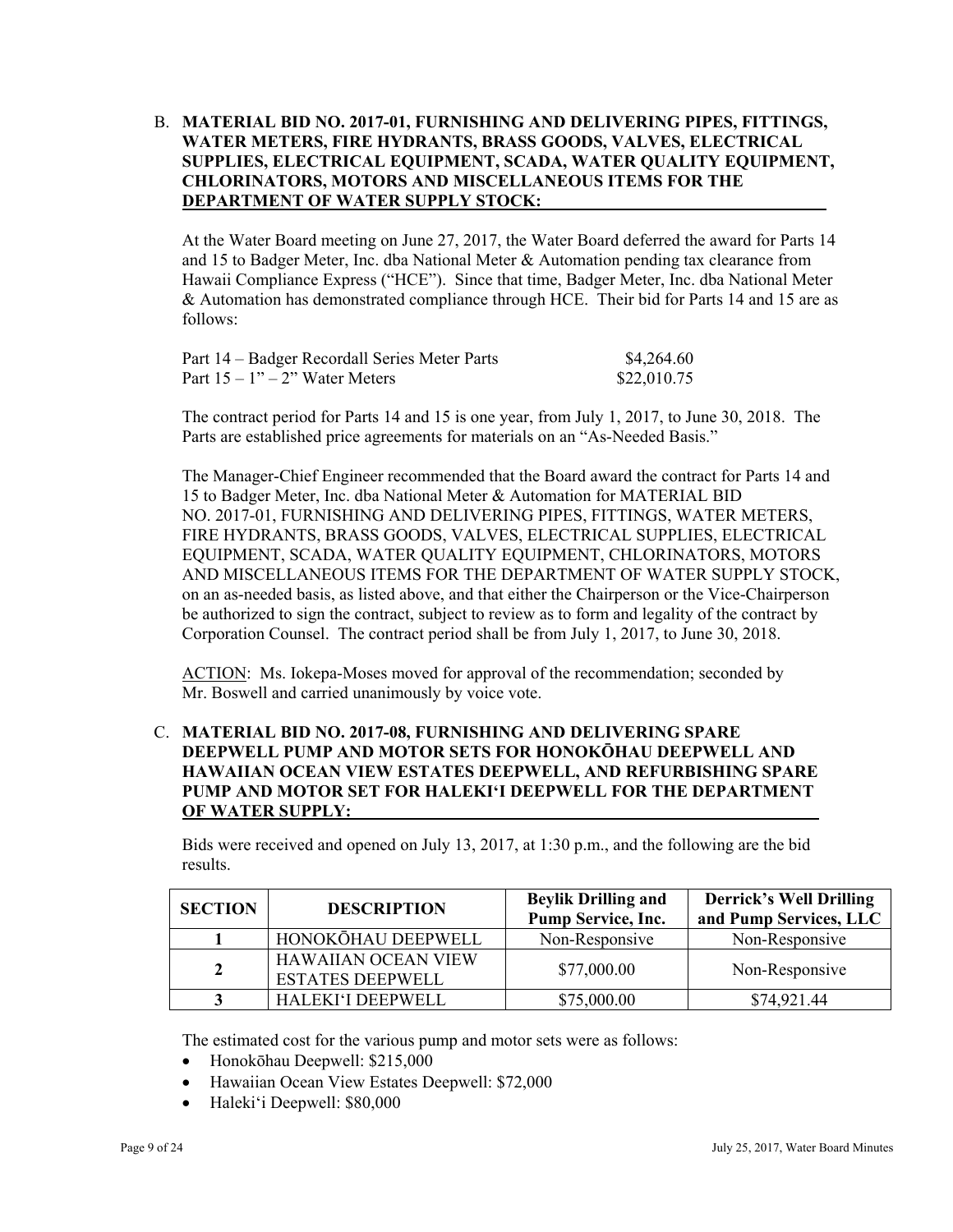The Manager-Chief Engineer recommended that the Board award the contract for MATERIAL BID NO. 2017-08, FURNISHING AND DELIVERING SPARE DEEPWELL PUMP AND MOTOR SETS FOR HONOKŌHAU DEEPWELL, AND HAWAIIAN OCEAN VIEW ESTATES DEEPWELL AND REFURBISHING SPARE PUMP AND MOTOR SET FOR HALEKI'I DEEPWELL FOR THE DEPARTMENT OF WATER SUPPLY, by Sections to the following bidders for the amounts shown above, and that either the Chairperson of the Vice-Chairperson be authorized to sign the contract(s), subject to review as to form and legality of the contract(s) by Corporation Counsel.

**Section 2 – Hawaiian Ocean View Estates Deepwell to Beylik Drilling and Pump Service, Inc.** 

#### **Section 3 – Haleki'i Deepwell to Derrick's Well Drilling & Pump Services, LLC.**

For Section 1 – Honokōhau Deepwell, no responsive, responsible bids were received. Staff will seek alternate methods of procurement per HAR 3-122-35 (b), in accordance with procurement rules.

MOTION: Mr. Boswell moved for approval of the recommendation; seconded by Ms. Iokepa-Moses and carried unanimously by voice vote.

The Manager-Chief Engineer noted that the Department will utilize alternate methods for Section 1, Honokōhau Deepwell. This is one of the deepwells in North Kona. For the other two, Haleki'i is in the South Kona water system and Hawaiian Ocean View Estates is in Ka'ū.

In response to Mr. Boswell's question if they were non-responsive for the same reason as the two agenda items just taken up, the Manager-Chief Engineer replied that was correct. They did not meet performance specifications.

Mr. Young added that Centrilift was specified in this case, and staff went with the manufacturer's catalog. They then came back saying they could not meet that efficiency. This is a different manufacturer from the other one discussed, which was Goulds.

Mr. Boswell asked if it had anything to do with the power supply.

Mr. Young replied that was not the case. It was all on their side.

The Manager-Chief Engineer added that the Department does not typically put something out to bid that cannot be built.

Mr. Balog asked if there was a way it can be broadened; for example, taking out some of the efficiency requirements and putting in there how much the Department has to pump per hour and that requirement has to be met. Maybe it would allow other brands.

 efficiency tight but tries to keep it on the upper end. Understanding that for manufacturers to Mr. Young explained that it is a little tricky. The first goal when the Department specifies a pump is efficiency because it comes down to power cost, or the operating cost of the well. A good portion of the operating cost of a well is the electrical cost. The Department tries to keep be competitive, the Department puts a bit of cushion in there to allow other manufacturers to bid and not just ask for the highest efficiency and exclude all other manufacturers. He asked Mr. Takamoto if the specifications allowed for other than Centrilift for the Honokōhau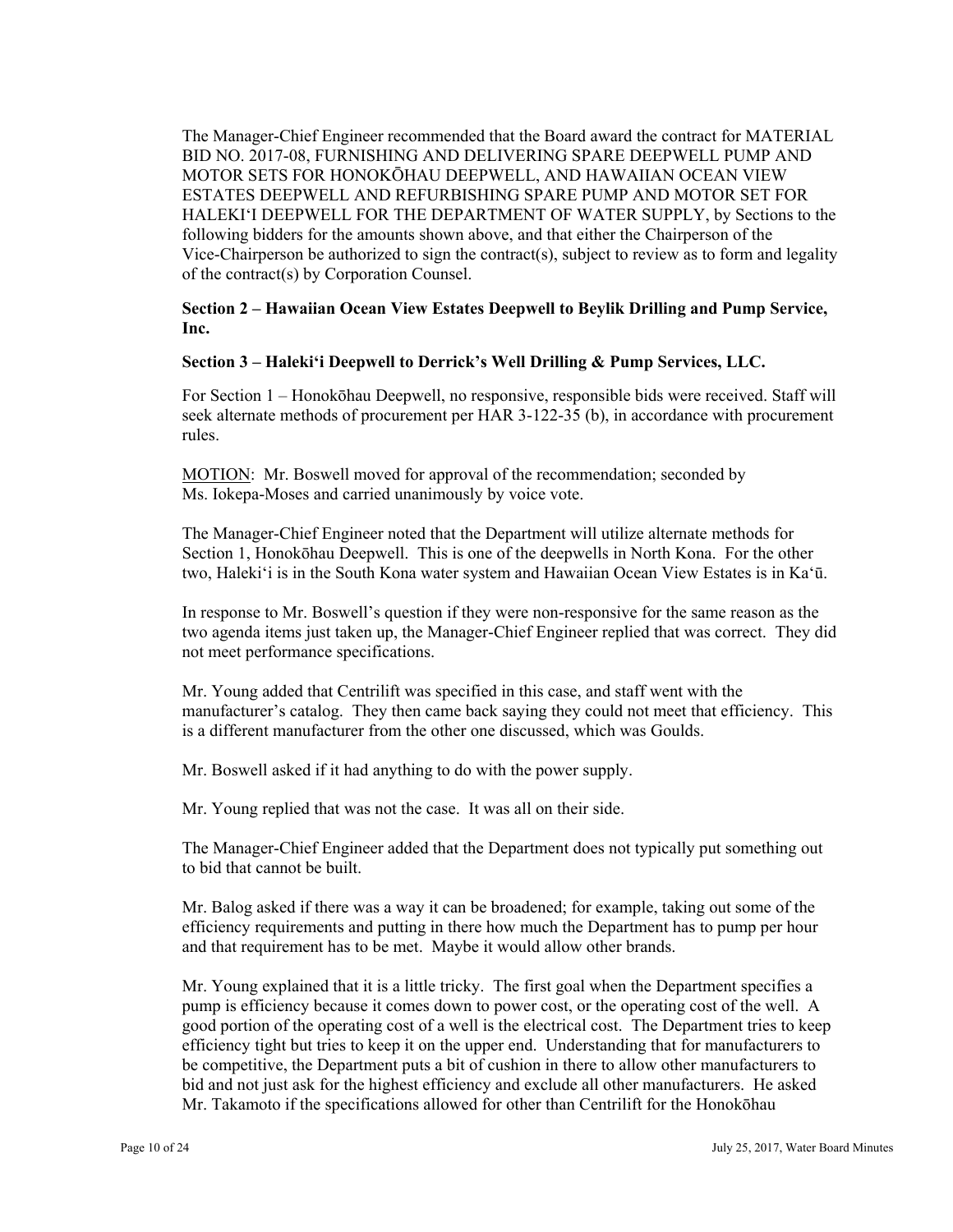Deepwell, and Mr. Takamoto replied there was a limitation on the motor size because it was also going to be a spare for Waimea. Mr. Young continued that there were sizing limitations, therefore it was specified for one particular manufacturer on that one. But in this case, they could have submitted an alternate manufacturer. It was not exclusive to Centrilift.

Chairperson Takamine asked where these pumps and motors are stored once they arrive and warranty and performance are affected if stored too long.

Mr. Young replied that warranty is affected, if stored too long. The contractor gave a two-year storage warranty. That is actually beyond the manufacturer's warranty. It is usually the contractor who gives the additional warranty; manufacturers will not give beyond a year. As far as storage, it can only be stored horizontally. Some of these pumps and motors are 20 to 30 feet in length, and to store it vertically would require a pretty large structure with overhead cranes. Storage is one of the issues but is only because of the sheer size of the equipment. If you let it sit there for a long period of time, you have a long pump or motor shaft where you might get some bowing effect after time. It would then need to be sent back to the mainland to have it refurbished. They would need to straighten the shafts, and they might have to pull the impellers off the pump. That is the downside of having spares. In answer to Chairperson Takamine's question of what they come in, Mr. Young replied they come in a crate and are stored in a covered area. In answer to the question of where they are stored, Mr. Takamoto replied they are being centralized at Pana'ewa.

The Manager-Chief Engineer added that they are subject to their own weight, so it is not ideal.

Mr. Young also noted there are rubber parts that dry out over time so that needs to be kept in mind. They are prioritized as to where they are going to be placed, yet you do to want to have too many on hand because of the inventory cost and their shelf life.

The Manager-Chief Engineer noted that the Department will be managing its spare inventory and coordinating it with repairs. If it were timed right, the spares could be ordered, stored for less than two years, and then a repair would be initiated before a well goes down.

Mr. Domingo asked if the Department is following the five- to seven-year life of the system or waiting for it to break down and then replacing it with spare pumps on hand.

 the community, which helped. If you look at a system with only one pump, there is no The Manager-Chief Engineer replied that although the Department is trying to manage its spare inventory and coordinate with repairs, unfortunately, the expectations of a five- to seven-year life span do not always work out. The effort is not to have a breakdown occur before repair. He explained that most of the Department's systems are not single source. For example, in Kona, there are thirteen sources. That is a fairly robust system with adequate redundancy because of the number of sources and number of boosters. The Department's personnel have been working very hard during this recent event to move water via boosters, inlet control valve stations, etc., so even with five of thirteen wells down, everybody still had water. That tells you how redundant and robust the system is. There was also a great amount of cooperation from redundancy; and you need to look at that spare pump and motor and the replacement schedule a little differently than a system that has thirteen deepwells. Not every system is the same, which is part of the challenge.

Mr. Scicchitano mentioned that he is a little familiar with electronic monitoring of pumps and asked if there is capability to do that and do visual aids and pump diagrams on a computer in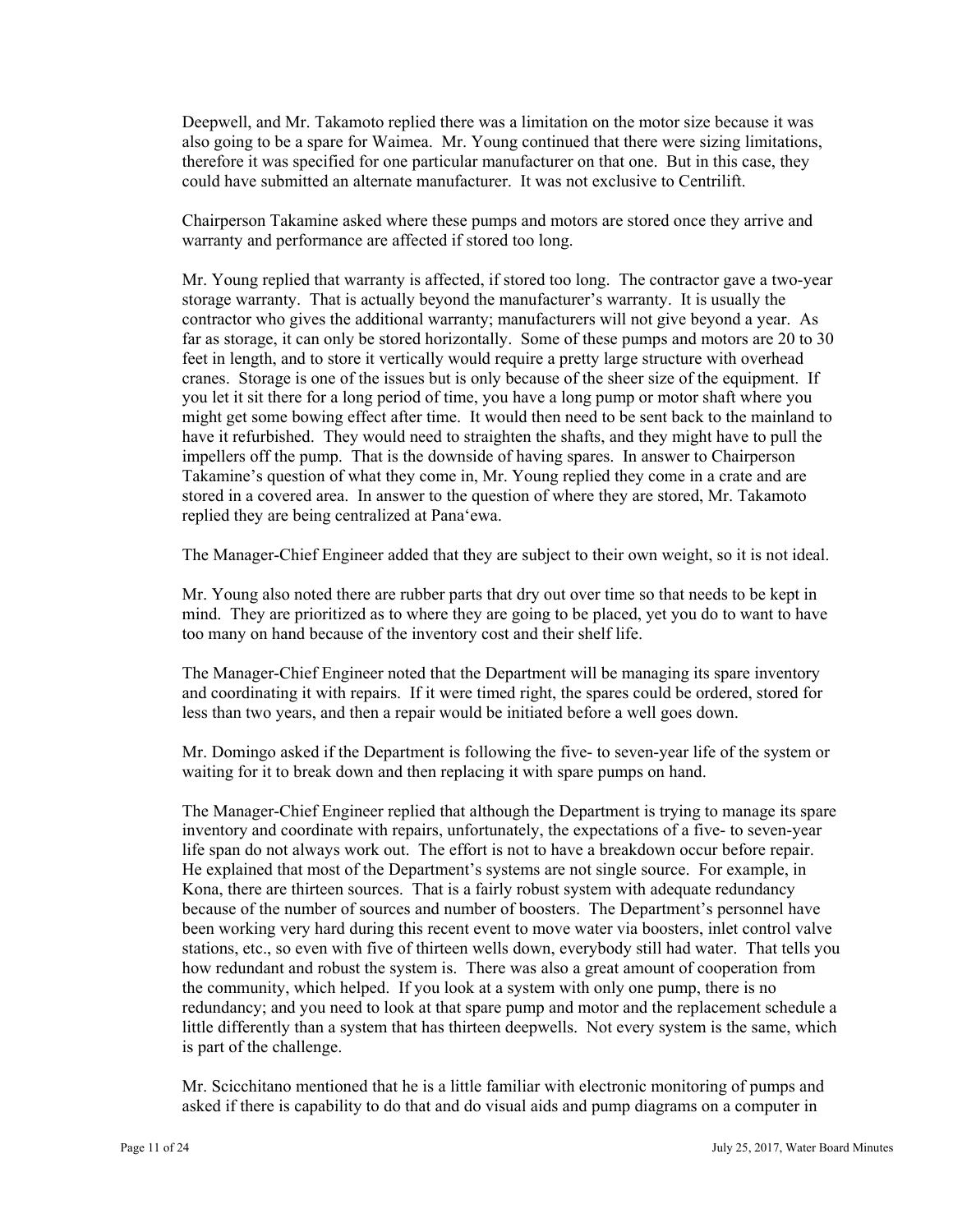order to monitor pump performance key indicators that would help determine needed maintenance.

Mr. Young stated that question was asked at the West Hawai'i Community Forum from a resident in Kona who was an electrical engineer. He was wondering if the Department looked at the wave form of the AC power coming into the pump station. The Department is actually in the beginning stages of putting power monitors on its systems. It is not really to prevent wells from failing but more to learn what is happening or get an idea of something failing in the future. There is also something called current signature wave form capture, which one of the Department's Electronics Technicians is looking into.

The Manager-Chief Engineer added that the hard part with submersible pumps is that they are not visible. What is available topside can monitor pump flow output. That is the signature of a pump's performance. The flows are constantly monitored. If there are indications of flow dropping off, they would know something is happening and start initiating the repair. Other things that Mr. Young was talking about such as electronic monitoring might be a better indicator of what is happening with the motor or what could potentially harm the motor. Other topside things that are monitored, as Mr. Young confirmed, are vibration, noises, flow, and power required to run the pump.

ACTION: Motion was carried unanimously by voice vote.

# D. **RIGHT-OF-ENTRY AGREEMENT FOR PURPOSE OF CONDUCTING RESEARCH AND STUDIES ON GROUNDWATER IN AREAS INCLUDING DWS FACILITIES IN SOUTH KOHALA, NORTH KONA, AND SOUTH KONA:**

The University of Hawai'i, on behalf of the National Science Foundation (NSF), Experimental Program to Support Competitive Research (EPSCoR), is requesting access to DWS facilities to temporarily place recording instruments on DWS facilities in order to gather important data regarding the research and modeling of groundwater to address the issue of water sustainability. The 'Ike Wai project is being funded by a NSF grant and this is an excellent opportunity for the Department to partner with the project to gain much desired information regarding the sustainability of our resource.

The Manager-Chief Engineer recommended that the Water Board approve this Construction Right-of-Entry affecting various DWS owned and/or operated parcels to the University of Hawai'i and authorize either the Chairperson or Vice-Chairperson to execute the document subject to the review and approval of the Corporation Counsel.

MOTION: Ms. Iokepa-Moses moved for approval of the recommendation; seconded by Mr. Boswell.

The Manager Chief Engineer stated that the University of Hawai'i was able to secure a \$20-million dollar grant to study the Keauhou aquifer on the Big Island and the Pearl Harbor aquifer on Oahu. This a sizable effort and hopes are for a lot of good information. This Right-of-Entry is to allow them access to the Department's sites so they can carry out their research.

Mr. Domingo asked if this is an addition to the Commission on Water Resource Management study that was already done and whether they are making a double check on data they have collected or whether this would be totally new data that would be made available.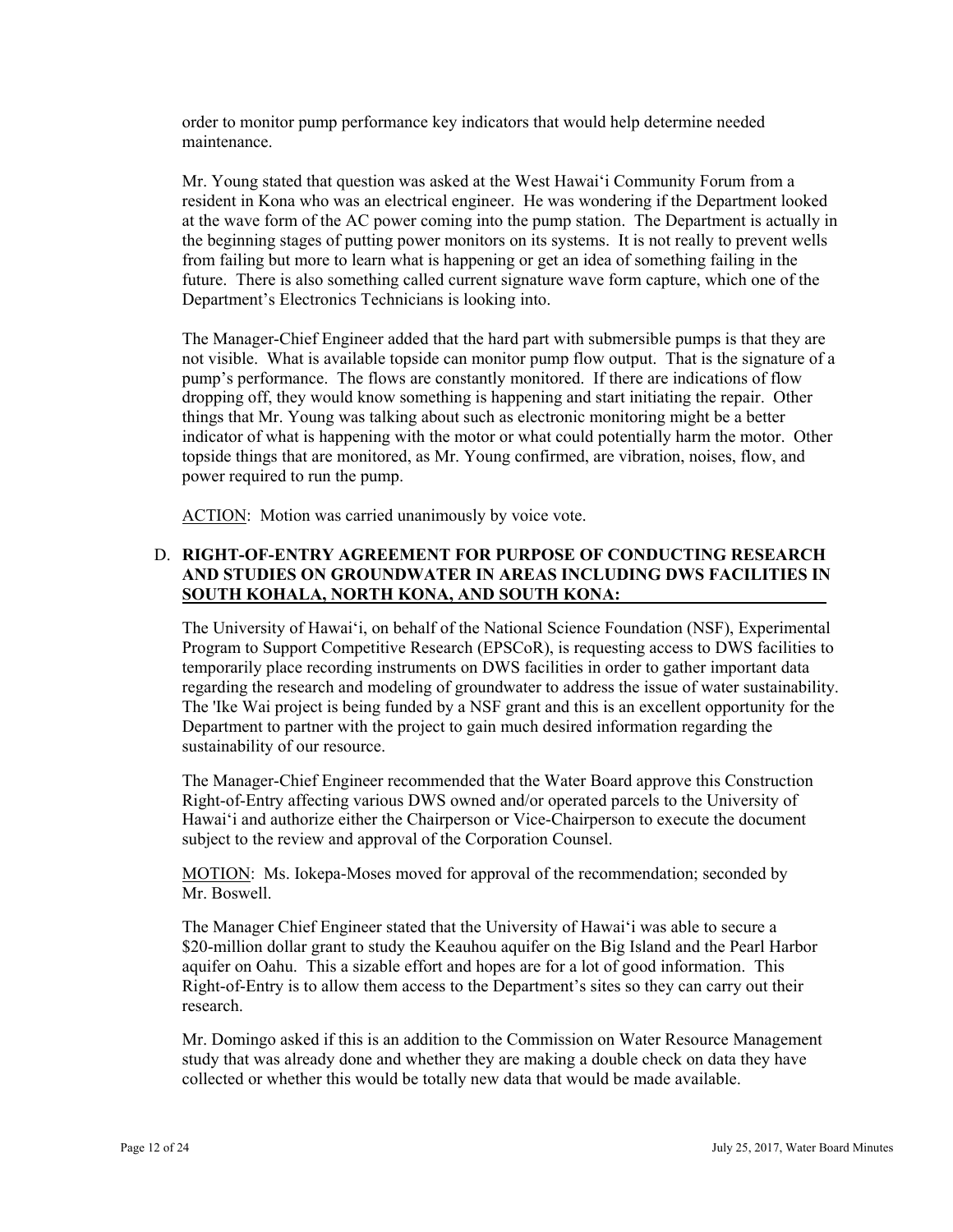The Manager Chief Engineer replied that the Department is expecting new data. The intent is to get a better understanding of the region.

In response to Mr. Domingo's question if the 38 million gallons per day sustainable yield may or may not change, the Manager Chief Engineer replied he did not think that would be the direct intent of this particular effort.

ACTION: Motion was carried unanimously by voice vote.

### E. **MONTHLY PROGRESS REPORT**:

No questions.

### F. **REVIEW OF MONTHLY FINANCIAL STATEMENTS:**

Mr. Elarionoff asked about some divisions' budgets that were over 100% and where the money comes from after exceeding it. His concern was that money is not taken from somewhere where it will be needed.

point where all of the accounts are overspent, putting it in a deficit position. Mr. Sumada explained that a lot of the accounts were not completely expended and the remaining from those go toward the ones that are over. The divisions buy only what is needed but sometimes they might need to spend more than budgeted. The Department is not at the

Mr. Elarionoff asked if it changes the budget for the following year, and Mr. Sumada replied that the budgets are based on prior year's expenditures.

Mr. Elarionoff stated that the reason he asked that question is because there are some people who feel like they have to spend every penny in the budget and that is not good.

Mr. Sumada stated that it does not go on in this Department.

Vice-Chairperson Arikawa asked about the Balance Sheet where it mentions trade receivables decreasing due to SRF and asked what that stands for.

Mr. Sumada replied it stands for State Revolving Fund which is a State Department of Health loan program that provides construction funds. This was just the timing issue. The State issued their check in June, and it was not received by the Department until July.

#### G. **POWER COST CHARGE:**

The Department proposes to increase the Power Cost Charge from \$1.69 to **\$1.73** per thousand gallons, to reflect a/an increase in power costs for the Department's wells and pumps. A Public Hearing will have been held prior to this Board meeting to accept public testimony on this change.

The Manager-Chief Engineer recommended that the Board approve the increase of the Power Cost Charge from \$1.69 to **\$1.73**, effective August 1, 2017.

 Mr. Balog and carried unanimously by voice vote. ACTION: Ms. Iokepa-Moses moved for approval of the recommendation; seconded by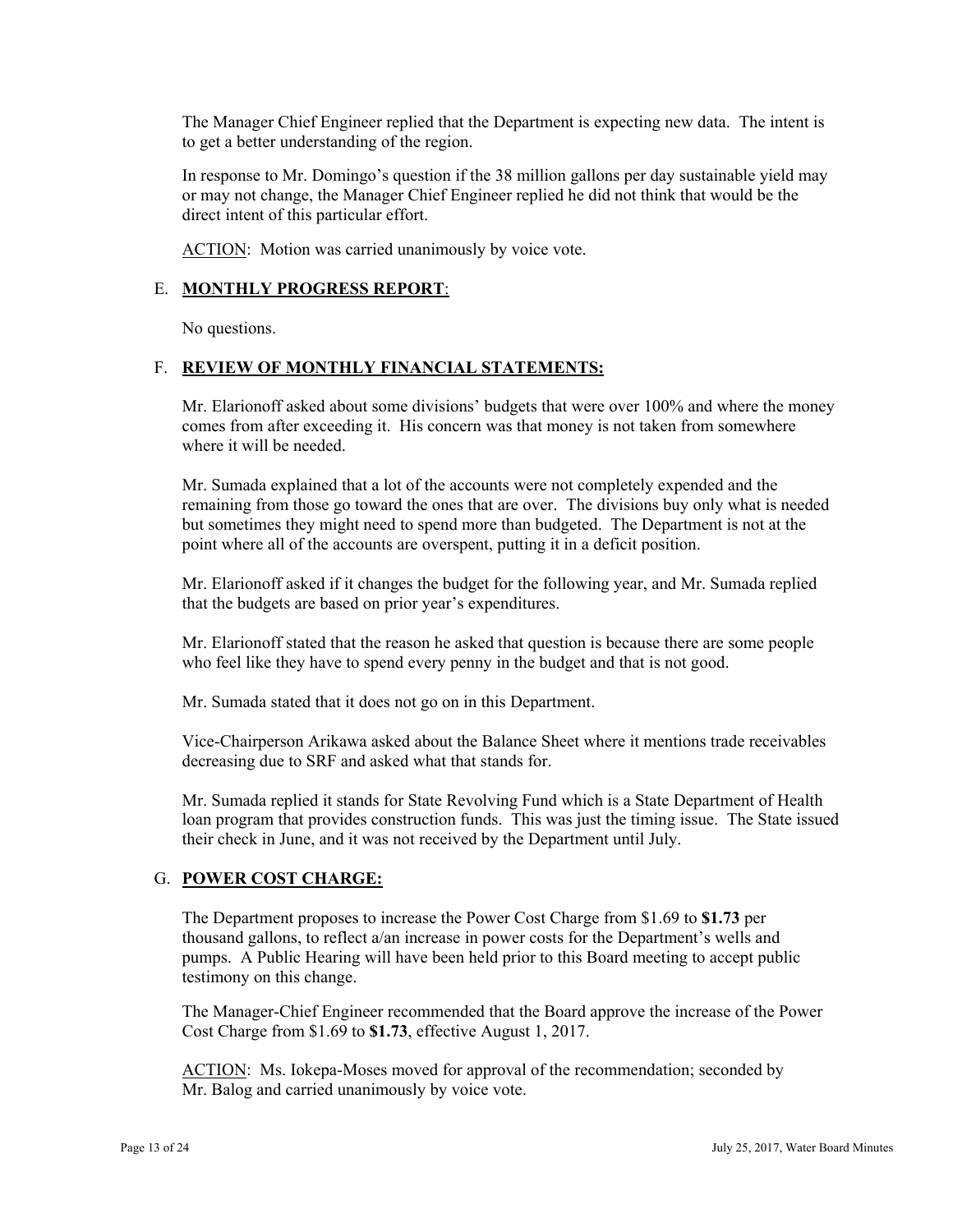### H. **MANAGER-CHIEF ENGINEER'S REPORT:**

The Manager-Chief Engineer provided an update on the following:

- 1) Matters of interest to the Board
	- 1. North Kona Water Restriction

The Manager-Chief Engineer reported that Department attended the Council Committee on Agriculture, Water & Energy meeting on July 17, 2017. It went very well. The Department shared some information, and the Council asked good questions and hopefully were well informed. Also, on Thursday evening, July 20, the Department attended a West Hawai'i Community Forum and was able to share more information on the Kona water restriction. Two of the Water Board members attended, Mr. Boswell and Mr. Domingo, and he asked if they wished to share their experiences.

Mr. Domingo thought that the Department did a very good job. After the presentations, he went away with a better understanding of the issues.

Mr. Boswell also thought the Department did a very good job. The presentation came across well and the way the Department's team interacted with the moderator turned out very good. The Department answered a lot of his questions. He talked to people on the way out and felt that everybody walked out of there feeling very well informed.

The Manager-Chief Engineer was glad to hear the comments and added that was the Department's intent going in. Although the Department is not through this situation yet, it is looking at it as an opportunity to get better, recognizing that communication is very important. The technical part is straightforward, but how to get the message out there is something the Department will continue to work on. Other efforts will be worked on such as water security, water redundancy, water resiliency in all of the twenty-three water systems, conservation initiatives, etc. At the same time, there is a balance to be maintained, to keep an eye on the resources and not add too much, whether it be equipment, material, studies, personnel, etc., but to find a balance where the Department's mission can be maintained while maintaining reasonable staffing levels and a reasonable operating budget to keep a reasonable rate structure. All of those are in balance, but this situation is really providing a good opportunity for the Department to take a good look at itself.

Mr. Elarionoff asked a series of questions which were answered as follows:

- 1) Physically, what happened that the wells went down?
	- Mr. Young: All types of failures.
- 2) And nothing related? Mr. Young: No. If it were related, it would be easy to fix. That has been one of the challenges--trying to nail down what is causing these failures.
- 3) Can it be a coincidence? Mr. Young: It is a coincidence in a sense that we have several wells down at once; but other than that, the causes are all unrelated.
- 4) What were some of the causes?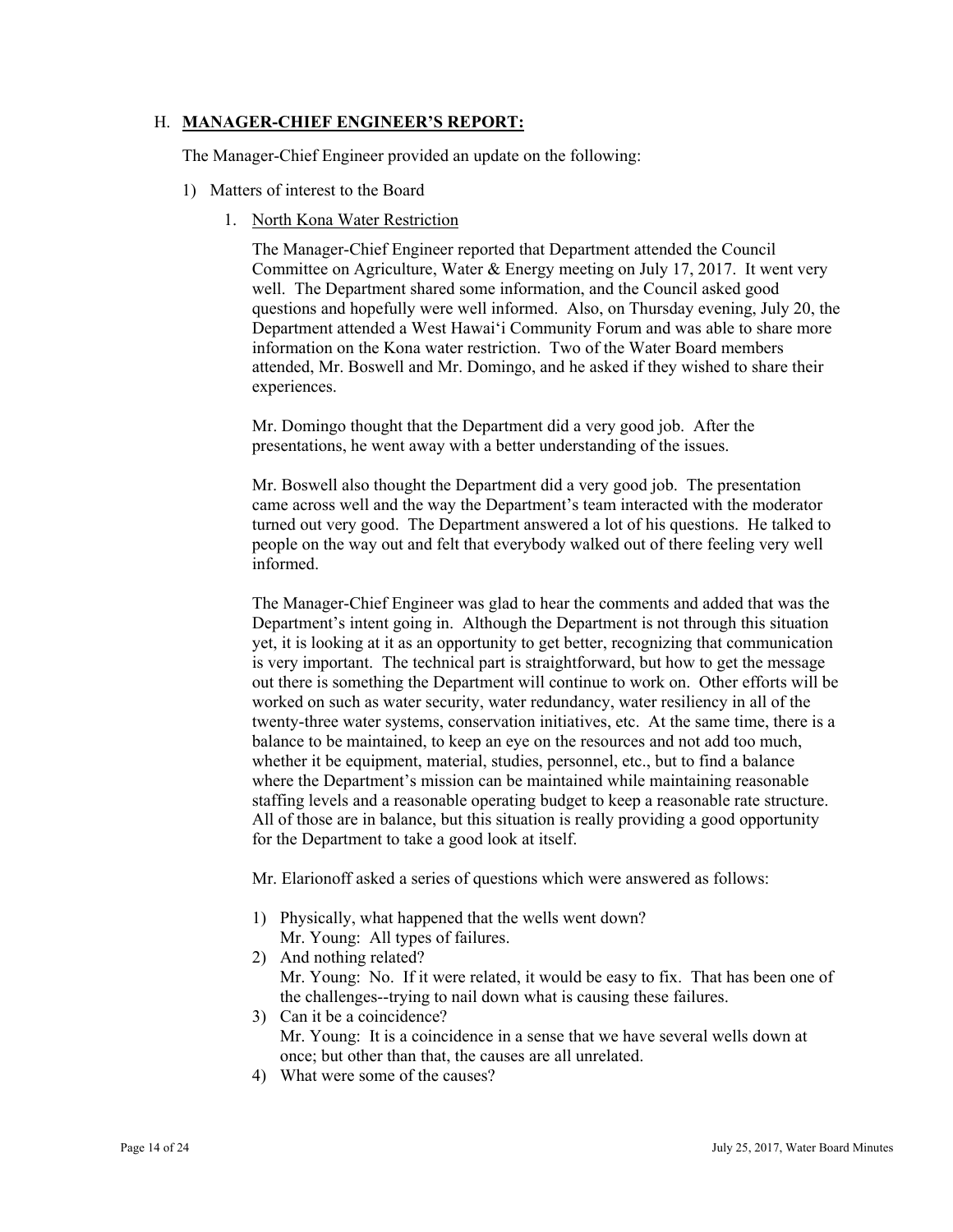Mr. Young: Overheating, surges, maybe poor splice, seal failures, or a thrust bearing (not saying exactly what happened on these particular ones). Those are more common reasons.

5) You say more common ones, but anything particular about this situation that happened?

Mr. Young: They are all pretty much different.

Manager-Chief Engineer: I think that question warrants further clarification that all four wells did not go down at one time. In 2016 toward the end of April, Hualālai Well went down. That has proven to be challenging because the last two repairs only lasted six months. If the Board recalls, additional funds and additional time were asked for at a Water Board meeting. That well started off as a push/pull replace pump and motor project that turned into a replace pump, motor, pipe column, check valve, power cable, transformer, and junction box project. Everything was changed, and it still failed within six months. For the Palani Well, that one was dedicated to this Department.

6) You do not know why it failed in six months?

Manager-Chief Engineer: No. If we knew, we would have it fixed. That is the challenge; and we try to learn from every well breakdown. However, even if you make a change to one thing, that might put a different component under a different stress. One of the things staff did is try to include positive seal check valves instead of Lakewood check valves. On Lakewood check valves, water is pumped up through the check valve and allows a slow water seepage past it on the way down. If that back spins a motor as it is coming down, there is an issue with back-spinning motors, bearings, and things like that. But with the positive seal check valve, you eliminate that water coming back down the column; however, it can slam and cause a water hammer and introduce different stresses on different components. Other failures have been motor thrust bearings, or motor burn. Motor burn can be caused from either a binding pump, an issue with power, or an issue with splice.

7) What would cause the pump to bind?

Manager-Chief Engineer: Bearing failure. An example would be, on catchment tanks, the pump is going to fail eventually. It does not last forever, and we are talking about a pump that pushes 28 tons of water up 1,600 feet. There is a lot of force involved. Our challenge is there are not many industries that have that situation or that scenario that they have to deal with. Mr. Young had mentioned at the Forum that at the Haleki'i Well, we used oil well pump technology and that one was push/pulled eight times in a couple of years.

Mr. Young: It was oil filled slim line motors that were installed when it first came on line back in the 90's.

Manager-Chief Engineer: It was a great discovery--high level, high quality, but the great discovery also came with great amount of challenges that we have not yet fully figured out.

- 8) Earlier he said that the pump overheats. What causes it to overheat? Mr. Young: That was the motor. It may have been inadequate cooling past the motor.
- 9) What cools it?

Mr. Young/Manager-Chief Engineer: Colder water in the well.

10) So you suck it dry so it overheats?

Mr. Young: No. It is just a matter of getting adequate flow past the motor. The motor is in a column of water and that water will tend to move as you take water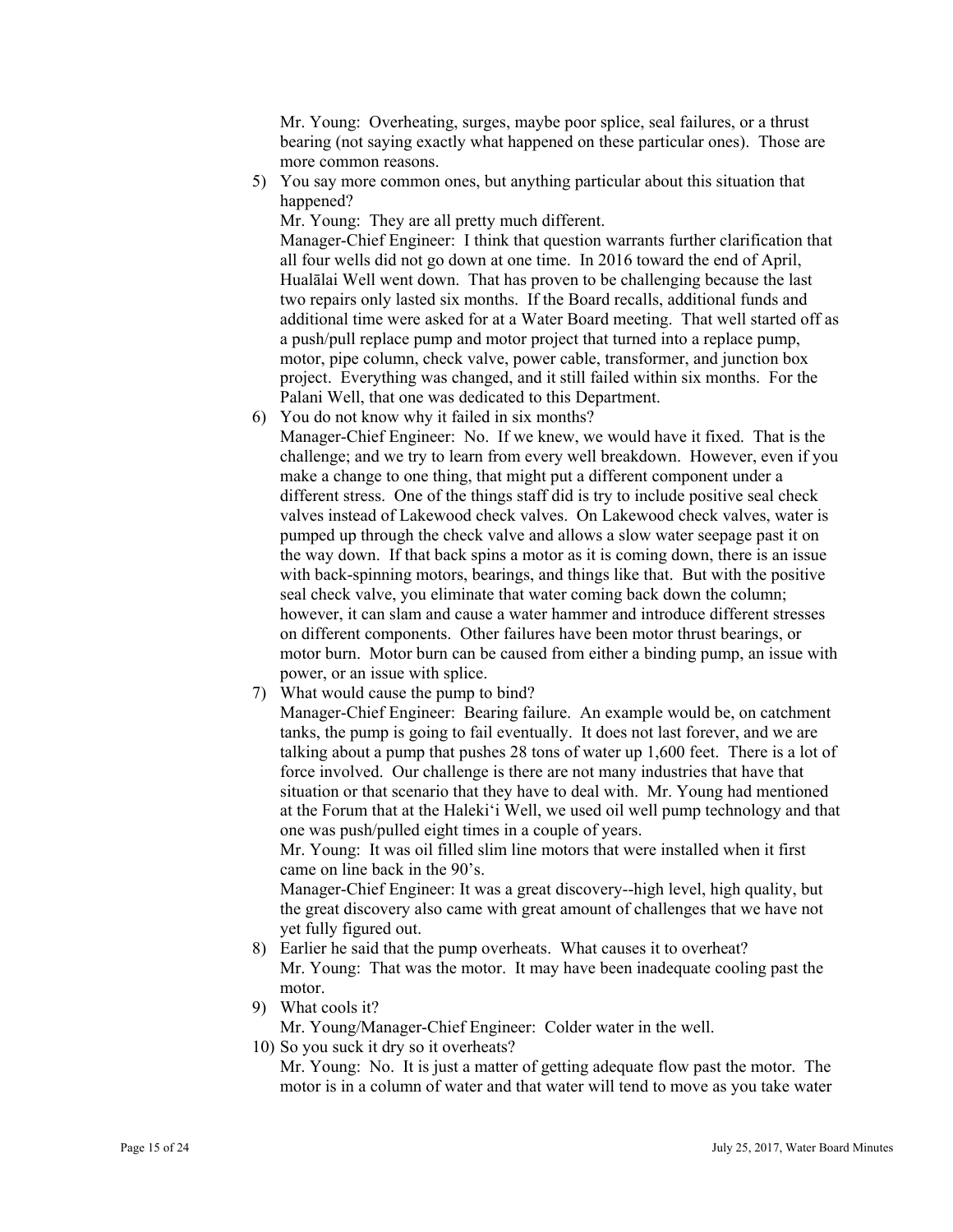into the pump. Basically, it is just moving water across the motor. If you overload it, you can overheat the motor also.

Manager-Chief Engineer: Or if the pump binds, it is going to overheat the motor. It is like when something gets stuck in your vacuum cleaner and binds the wheels; if you do not clear that and the motor keeps running, it is going to overheat and burn. That is the same type of thing here. If the pump bearings fail, the shaft drops, the pump impellers are scraping along the bowl, eventually, something is going to wear out and bind or cause enough resistance so that the motor is working way harder than it is supposed to and is going to burn out.

- However, not all wells give us a nice sound and tell us what is going on. are going to try to employ a different approach and not use the same high 11) So when you monitor for sound, you will be able to hear that? Mr. Young: Sometimes we hear the noise or there is vibration. Example, Kalaoa Well was one where we were hearing noises and that is why we put the jump on repairing it even though the pump is still online. The process of getting a pump and motor from the mainland takes a long time so we wanted to get it started. Manager-Chief Engineer: Moving forward, because we cannot figure it out, we horsepower, high capacity pumps in future wells and will limit them to 400 horsepower/700 gpm. We will also try to make sure our casing is at least 16 to 18 inches in diameter to allow adequate space for cooling around the motor.
- 12) The newspaper said you are going to keep spare parts on hand. Manager-Chief Engineer: That is the bid you just awarded today.
- 13) And is that standard? Manager-Chief Engineer: It is part of our standard.

Mr. Domingo asked if the Department is relying too much on the water pumping system, one leg of the water supply in West Hawai'i area. The second leg to water supply is water catchment; but perhaps the possibility of moving water from East Hawai'i to West Hawai'i would be the third leg. He mentioned a letter in the West Hawai'i Today with a recommendation for moving water from East to West Hawai'i and asked if the Department would want to entertain that idea or do a feasibility study.

The Manager-Chief Engineer replied that was done and it is not feasible.

Mr. Boswell asked if that letter could be distributed. He read it weeks ago and it is straight to the point.

The Manager-Chief Engineer stated that the Department gave it to Mr. Max Dible of West Hawai'i Today.

Mr. Elarionoff stated that the reason he asks all of these questions is because the Water Board is responsible and when people from the public ask what is being done, they have the right to ask. The Board Members volunteer to be on the Board and are responsible to keep the Department accountable. At least when people from the public ask questions, the Board Members can say this is not a rubber stamp Board.

The Manager-Chief Engineer stated that was fair.

Vice-Chairperson Arikawa agreed; however, he did not feel comfortable answering questions about pumps and motors because that is not his expertise.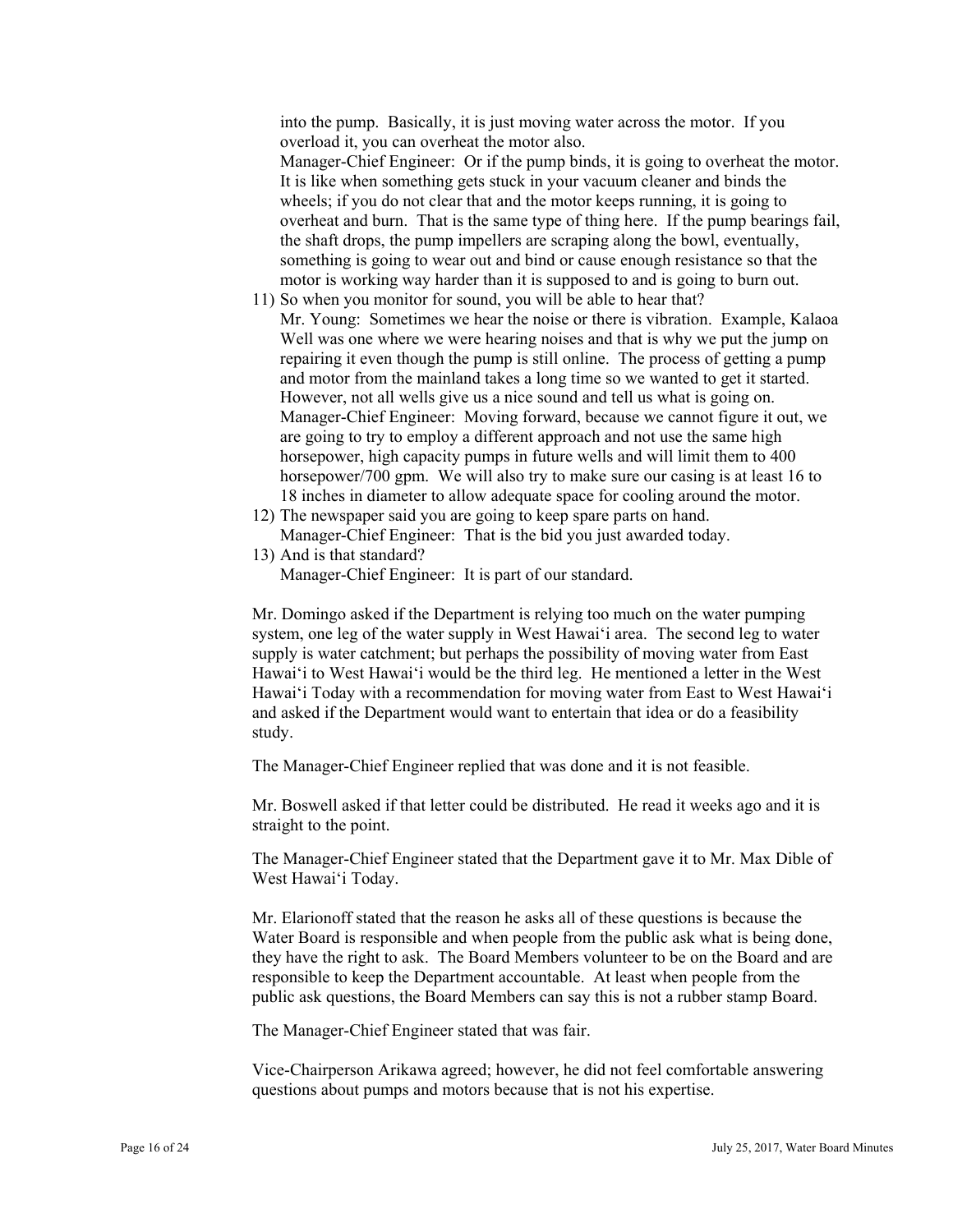- 2) Retiree of the Department of Water Supply Mr. Young reported that Mr. Andrew Higa will retire at the end of this month. He has 17 years' experience with the Department. A lot of institutional knowledge is going out the door with him. He is a good example of someone that started as a Waterworks Helper and made his way up the chain. He started in Kona as a Waterworks Helper in August of 2000, the following year he became a Pipefitter; and in 2003, he became a Building Maintenance Worker. In 2003, he became the Water Service District Supervisor in Kona, second in command; and in April of 2008, he became second in command in Waimea. He then became the #1 in command at Waimea before his retirement. He worked hard and moved up the chain. He will be missed.
- 3) Site visit for August. As public attendance of the visit to Palani Ranch Deepwell next month would be dangerous or impracticable, it is recommended that the Board approve a limited meeting for the site visit portion of next month's meeting pursuant to Hawai'i Revised Statutes § 92-3.1(a)(1).

For consideration by the Board, it is recommended that a limited meeting be held due to possible dangers and impact to have it open to the public. It is an active construction site and not known exactly where they will be in their scope of work on August 22. The other concern with having it open to the public is conflict with Homeland Security and having locations of deepwells or sources available for inspection. Since 9/11, the Department has prepared a Vulnerability Assessment and Emergency Action Plan and even with the State Water Commission, which used to publish a well database report, they do not publish it any longer because of the sensitive information and potential for people with ill intent to cause some serious harm. Because of those two primary reasons, if the Board wishes to have a site visit, it can be done, but the recommendation would be to have it as a limited meeting. That requires discussion and a vote from the Board.

MOTION: Mr. Takamine moved that the Board hold a limited meeting next month, August 22, 2017; seconded by Mr. Scicchitano.

Mr. Elarionoff asked what the benefit is for the Board to do the site visit.

The Manager-Chief Engineer replied that it will be for additional information. Today's site visit will be to view what a tank construction and a completed tank look like in order for the Board to have a better understanding when they need to approve the budget and what some of these contingency funds could go towards. It also gives a better understanding of the infrastructure. Because of the recent situation with North Kona, an interest was expressed to see a well repair under progress. This is an opportunity to go and see one and see the magnitude of it and why they cost what they do.

Chairperson Takamine stated that he has been asking about doing this for some time. This will be good because it will allow more than three Board Members to attend. He is a visual person and being in construction, he still cannot understand a lot of the things that go on in this type of work. He thinks it will benefit the Board and hoped they can all attend.

Mr. Scicchitano thought that it also demonstrates ownership of the Board's responsibility and involvement with the Board.

Vice-Chairperson Arikawa asked how many can attend.

The Manager-Chief Engineer replied that when it is agendized like this, all of the Water Board members can attend because it is part of the meeting, all within the Sunshine Law.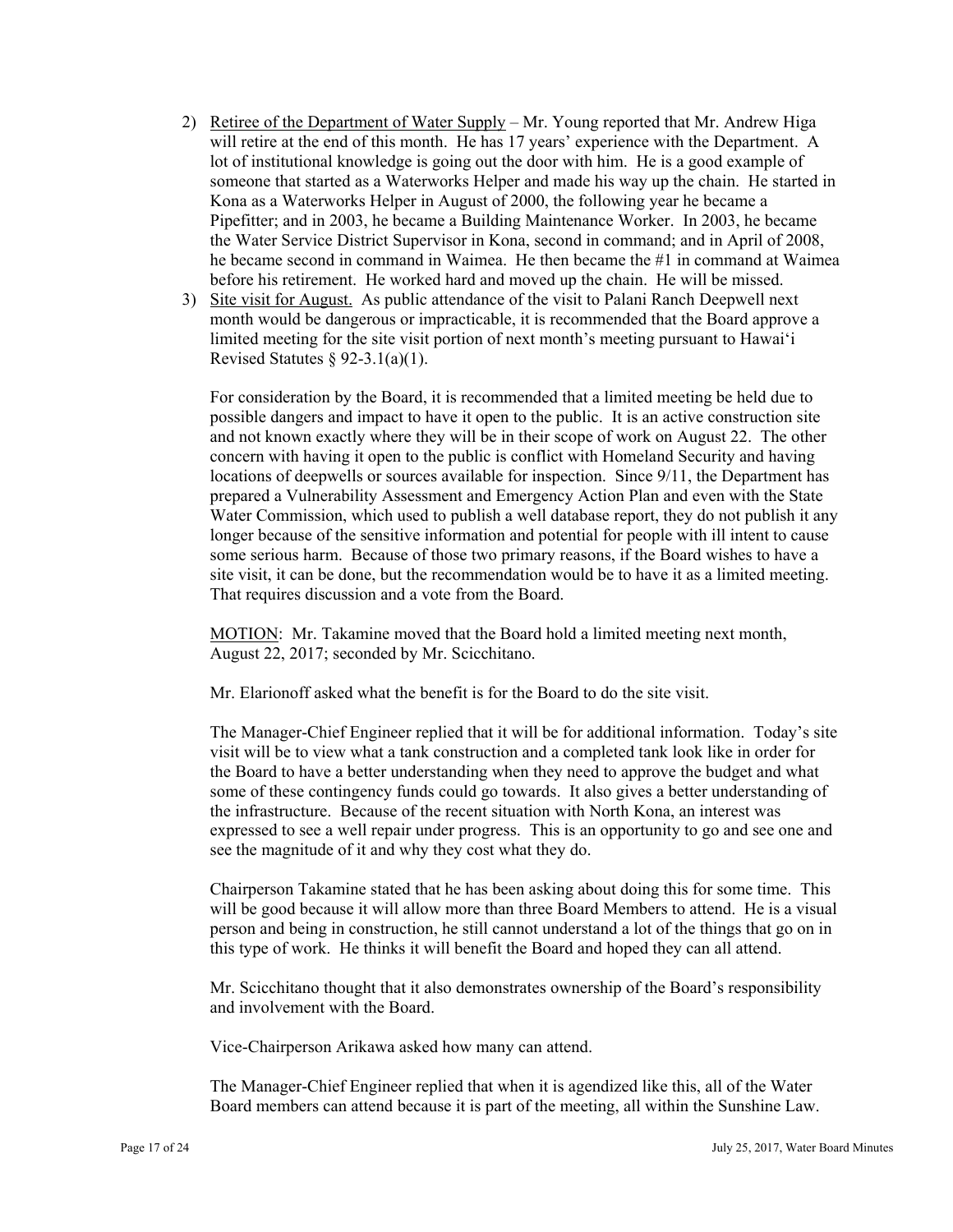He would encourage limiting discussion amongst each other during the site visit because it still needs to be recorded.

Ms. Yeh added that it would just be closed to anyone other than Board Members and staff.

ACTION: Motion to hold a limited meeting for the site visit portion of next month's meeting pursuant to Hawai'i Revised Statutes  $\S$  92-3.1(a)(1) was carried unanimously by voice vote.

# I. **CHAIRPERSON'S REPORT:**

Chairperson Takamine thanked staff for working hard on the communication with the Mayor's Office, Council, and the general public. Also, the meeting in West Hawai'i last week went a long way. On social media, there seem to be a lot of people that do not have an understanding of the Department's water system and think the Department can get a pump by simply ordering online. The Department is making a big effort to address those issues and the knowledge given to the public goes a long way. The Department is also going to the point of looking at extra motors for some of the well projects. He also suggested learning from other areas of the world that may be facing the same issues. There may be other island nations that have more funds and can be learned from. In regards to Mr. Elarionoff's comments, it would be advantageous that if any Board Members have questions, they contact the Department and schedule a meeting ahead of time to spend more time going through all of their questions. He agreed with Mr. Elarionoff that the Board needs to have answers for its constituents, but one-on-one meetings might allow more time to be spent and help everyone out.

Vice-Chairperson Arikawa thanked the Department for going out to Kona and keeping everyone calm. According to Mr. Boswell and Mr. Domingo, it went well. He also agreed with Mr. Elarionoff and with Chairperson Takamine about getting together and perhaps having it explained in detail. If he, himself, gets questions about the Kona situation, he gives a brief answer and does not like to go into details because he does not feel comfortable explaining mechanical issues.

### 9) ANNOUNCEMENTS:

### 1. **Next Meeting:**

The next meeting of the Water Board will be held on August 22, 2017, 10:00 a.m., at the West Hawai'i Civic Center, Community Center (Building G); 74-5044 Ane Keohokalole Highway, Kailua-Kona, Hawai'i

### 2. **Site visit at 11:30 a.m. today:**

Site visit to Pi'ihonua-Kukuau project site on Haleloke Street, and Pi'ihonua Reservoir No. 2 site to view and discuss the active construction of and completed water tank project for informational and educational purposes.

RECESS: The Board took a recess at 11:20 a.m. to proceed to the site visit. RECONVENE: 11:47 a.m. at Pi'ihonua-Kukuau Project Site.

> **SITE VISIT #1:** The Site Visit began at 11:47 a.m. at the Pi'ihonua-Kukuau project site. Present were Board Members: Takamine, Arikawa, Balog, Boswell, Domingo, Elarionoff,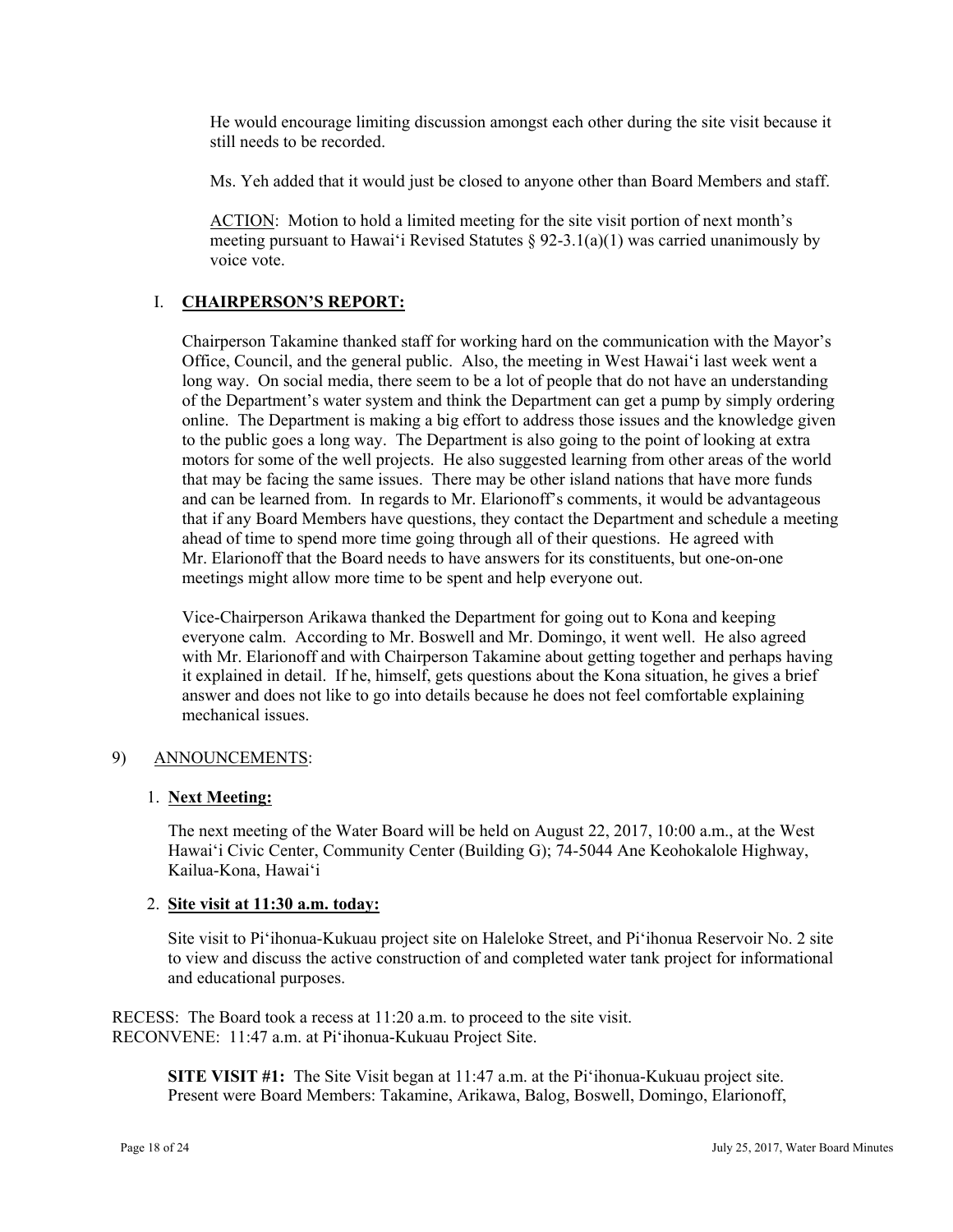Scicchitano, and Iokepa-Moses; Staff: Keith Okamoto, Kawika Uyehara, Kurt Inaba, Clyde Young, Eric Takamoto, Warren Ching, and Mamane Namahoe; and Deputy Corporation Counsel, Jessica Yeh.

Mr. Inaba explained that this is a reservoir site. There is no well and no booster pump on this site. This reservoir will be taking water from another well source above this site, Pi'ihonua #1, which also has Well "C." This reservoir will be used as storage, which is needed in the Hilo area. This is a 2-million-gallon reservoir. The underground piping work has been completed for piping going into and coming from the tank. The contractor and its subcontractor are prepping for half of the floor to be poured tomorrow. Because it is so large, they are doing it in two sections. He added that when the Board travelled in today on Haleloke Street, along there is a 16-inch waterline, which is a part of this project. That has been installed, pressure tested, and the road paved. They are still continuing down through the easement that goes down and reaches the top of Sunrise Estates. That waterline is being constructed simultaneously with this tank construction. On site today are the tank subcontractor, DN Tanks (formerly DYK Incorporated), along with the general contractor, Isemoto Contracting Company, Inc., who are prepping for tomorrow's concrete pour.

Mr. Domingo asked if this tank is typical of all the water tanks the Department has on this island.

Mr. Inaba replied it is not. This is a more recent design. He explained that as the seismic zone changed for the Big Island from Zone 3 to 4, the Department had to upgrade the design. The Department's consultants, at that time, went out and looked at different designs that meet Seismic Zone 4 requirements; and this design is the outcome of that research. Nowadays, it is done differently and not called Seismic Zone 4; but basically, they have to meet the most critical seismic event nearest to the area. It basically results in an upgraded seismic requirement for the structure.

Mr. Domingo asked if that meant it has more reinforcement to it.

Mr. Inaba replied that was correct. He pointed out the seismic cables that are coming out of the footing, which allows flexibility but not movement because you do not want the wall to crack.

Mr. Domingo asked if it will absorb shock a little better.

Mr. Inaba replied that was correct. It will flex where it needs to in order to prevent cracking and it will restrain where it needs to.

Mr. Domingo noted that this site does not seem like it is at enough elevation to distribute water. This is fairly level ground. He asked how the water could get to the customers.

Mr. Inaba explained that it is all gravity fed, which is why the effluent pipe is all underground. There is a downhill slope. It will be about 20 feet high (the finished water) and that will get water down. He noted that the services would not start here, but farther down the road, which is at a 100-foot difference in elevation to get pressure at the houses. There is a high-pressure bypass. The inlet with high pressure that is feeding this tank also feeds the service line in here that serves the homes in the area.

(The Board continued down to the actual concrete pad.)

Ms. Iokepa-Moses asked when this project began.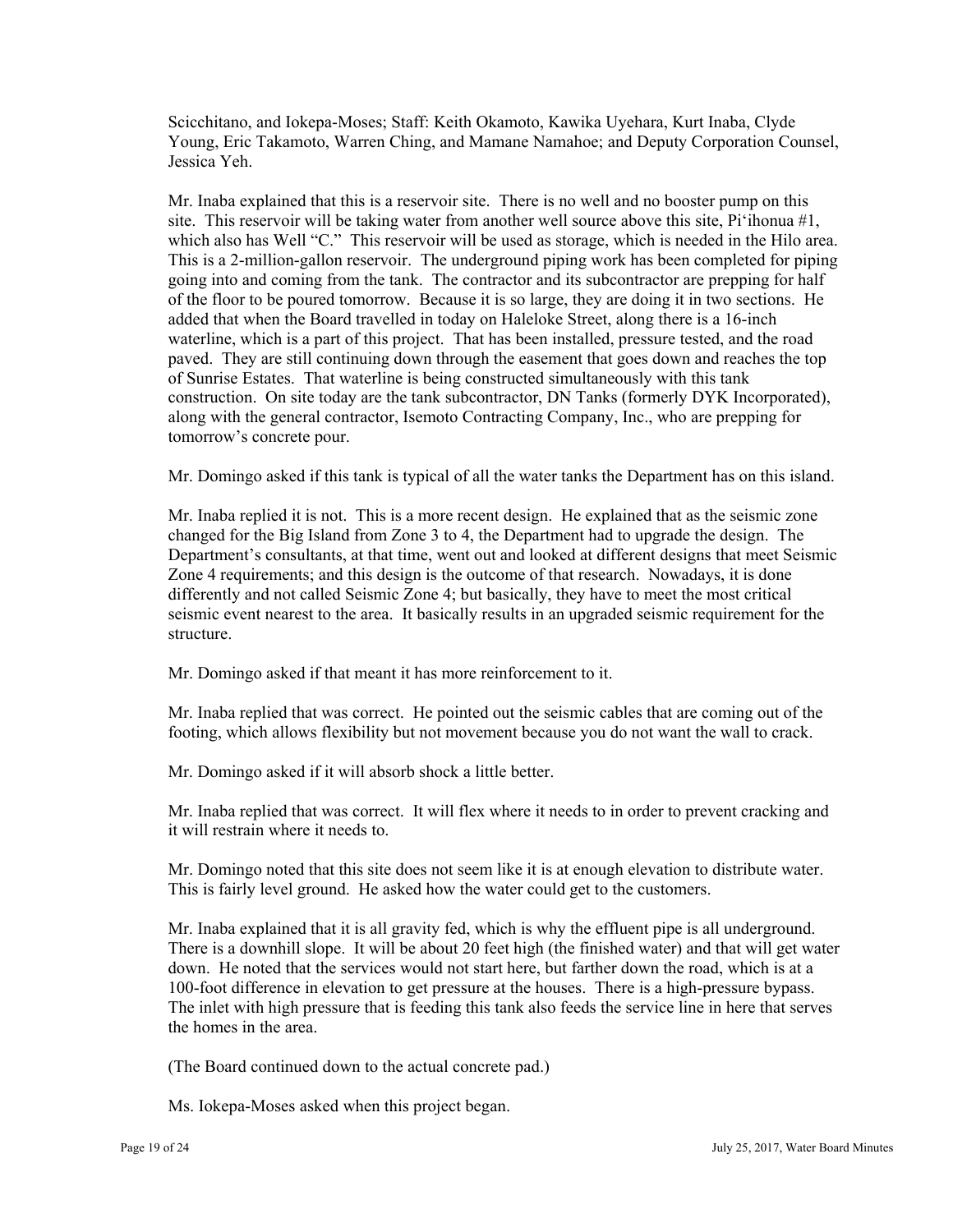work. What the Board is standing on now took a lot of work to get to this point. They had to Mr. Inaba replied that it started last year. As mentioned before, a lot of what was done was site excavate and do boring tests. They bored down deep to make sure the site is not sitting on any blisters or caves. The circles within the floor base will be the footings for the columns that will support the roof. There is a different convention with this company (the subcontractor). You typically think of a footing being below the surface; but with this company, they figured out that because there is no need for a flat surface for the structure, it is easier and more cost efficient to construct the footings on top of the surface. It spreads the load down to the whole floor. He also showed the footing for the exterior of the tank, which is more of a conventional footing--it is a thicker area. The concrete will come up to the top of this form. About 150 yards of concrete will be poured tomorrow.

Mr. Boswell asked if they would be just pouring on the outside of the column footings and not on the inside.

Mr. Inaba replied that was correct.

Mr. Uyehara asked about the PVC that was lined up.

Mr. Boswell noted it was the screed.

Mr. Domingo noticed that from the center, the floor is sloped out towards the wall.

Mr. Inaba explained that the floor is sloped out towards the wall; and the drain will be there (near the wall). To make sure there is adequate circulation in the tank, the inlet and effluent lines are on opposite sides of the tank. Water comes in on one end so there is no, what we call, shortcircuiting where the new water coming in goes right out the effluent, resulting in stagnant water. Instead, it is put on the opposite end which basically takes the sitting water into the effluent line.

Mr. Domingo remarked that it was a smart design.

 earthquake, approximately twenty tanks moved enough to result in damage. The tanks did what Mr. Inaba talked about the seismic cables that were added. In the past, in previous designs, the wall was not actually fixed to the floor so it could actually slide. During the 2006 Kiholo they were supposed to do by preventing a catastrophic failure; but after they moved, leakages resulted, and the Department had to go back and retrofit all of them, and they were Zone 3.

Mr. Elarionoff asked why the center was higher and not hollowed in.

Mr. Inaba replied the slope is pretty typical in case there is a need to drain the tank. The silt goes to the edges to help make maintenance easier.

Mr. Domingo asked how much this project cost.

Mr. Inaba replied it is an \$8 million project, which includes the 16-inch waterline that goes down to the top of Sunrise Estates.

Mr. Arikawa asked if Sunrise Estates is the same elevation as this site.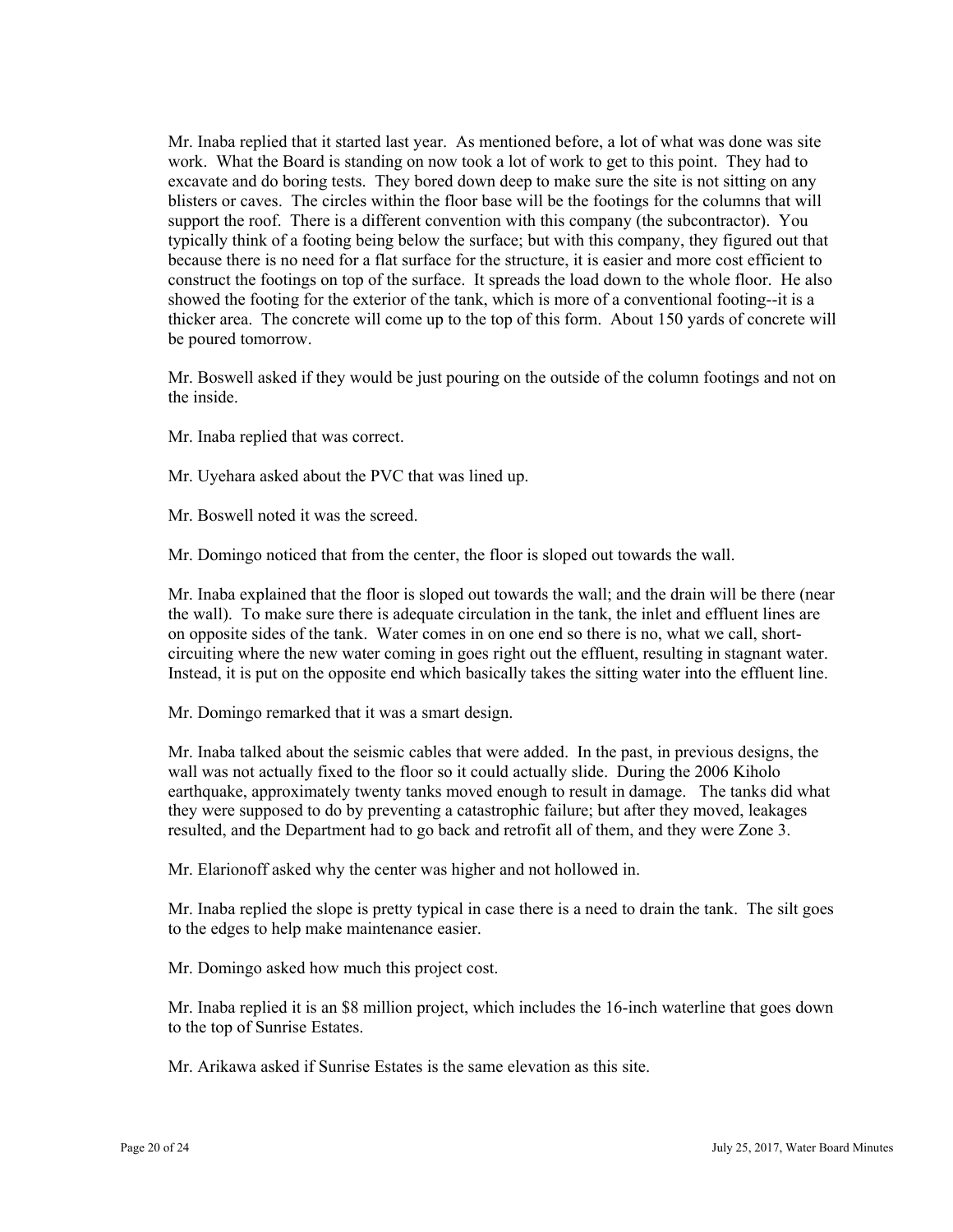Mr. Inaba replied that Sunrise Estates is below this elevation, and that is adequate to be able to serve that area. They actually tied into a PRV down there so the pressure gets relatively high at that point.

Mr. Domingo asked if the workers here today were local workers.

 their superintendents is from the Big Island, although he is not on site today. Mr. Domingo stated that creating jobs for local workers is very good. Mr. Inaba replied that the general contractor is a local company; and the tank company (subcontractor) is from the mainland, although they have hired a lot of local workers. One of

Mr. Inaba concluded that this is a very specialized construction; not a standard construction. The walls are going to be pre-stressed concrete and wire-wrapped tension. Post tension bars go vertically into the wall. When they pour the concrete wall, they will go inside the wall and squeeze it down and tensioned so there is compression on the wall and then it is wrapped with the machine. The concrete itself is in compression. That is the whole purpose of this design.

The Manager-Chief Engineer asked Mr. Inaba to cover the special inspection that was taking place today.

Mr. Inaba noted that Mr. Jim Walfish, the structural inspector, Mr. Wesley Kamimura, Department of Water Supply inspector, and the principle design engineer on this project, Mr. Melvin Inaba, were on site today. They are required to be present because this type of structure needs to have special inspection. This inspection is being done in preparation for tomorrow's pour.

Mr. Domingo asked if this project is under the CIP budget.

Mr. Inaba replied that was correct. He added some information about the perimeter drain line. That is the cut in the ground elevation; and where he was standing, below that was the drain line. There should be some inspection ports along the way, so that if there is any leak, there is a membrane below there that will catch the water and take it to the drain line. If there is any water in the inspection ports, that may indicate there is a leak in the floor and they can tell what quadrant the leak may be in.

Mr. Takamine asked if it was like perforated pipe.

Mr. Inaba replied that it used to be perforated but did not think this one is. It is actually catching water and taking it to the seepage pit.

Ms. Iokepa-Moses asked if the developer in this area had any cost contribution.

Mr. Inaba replied that back in the late 80's or early 90's, there was a \$100,000.00 contribution for storage that was applied for this project. Obviously, it is a small amount, but it was for this area, also known as Hilo Hillside. They do not get use of the water until this project is complete.

(This concluded the first site visit today at 12:05 p.m. The Board recessed and travelled to the second site visit.)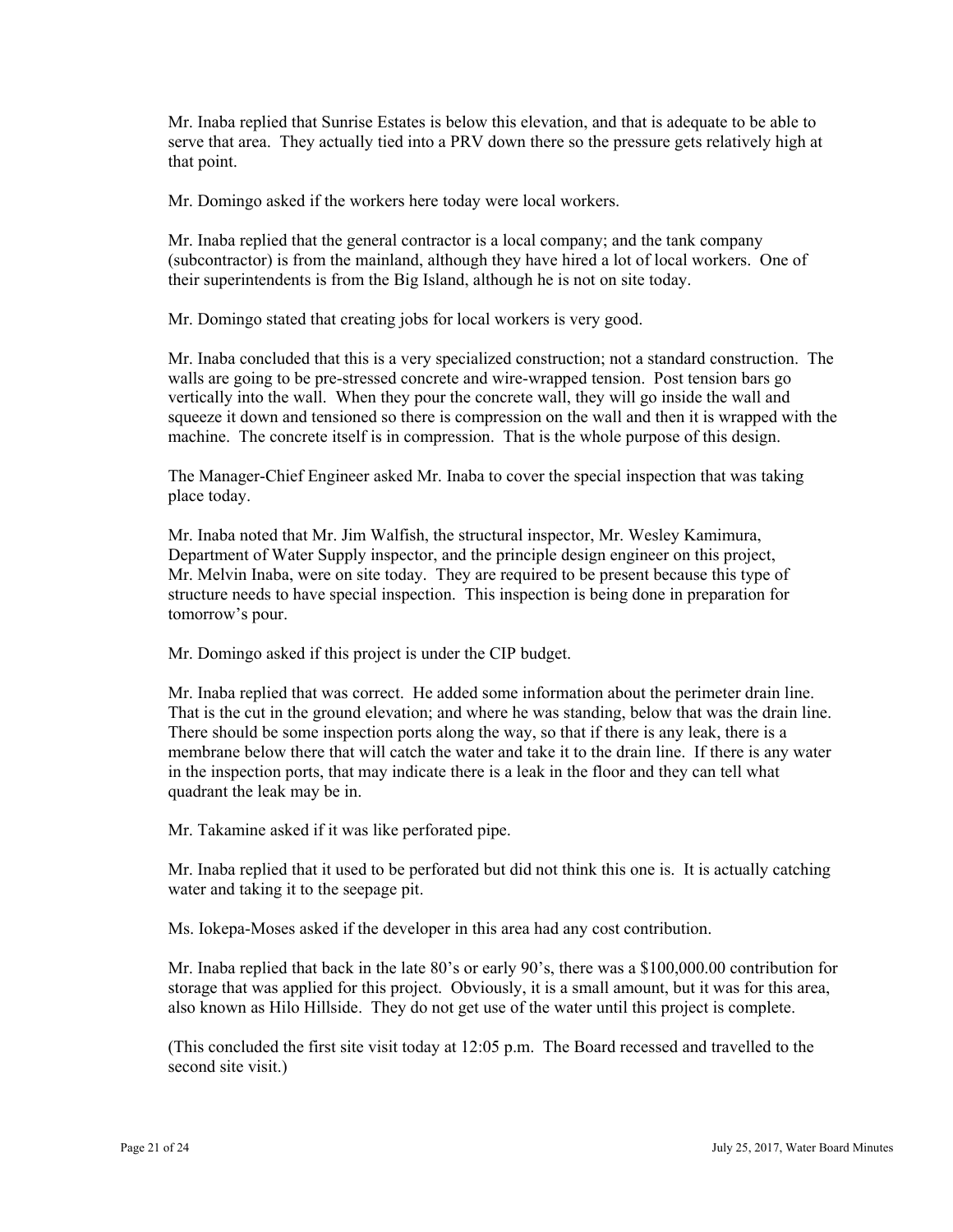RECESS: This first site visit concluded at 12:05 p.m. at which point the Board recessed to travel to the second site visit.

RECONVENE: 12:16 p.m. at Pi'ihonua #2 Reservoir

**SITE VISIT #2:** Pi'ihonua #2 Reservoir site was visited at 12:16 p.m. Joining the group: Judith Hayducsko, Operations Division.

Mr. Inaba explained that is also a 2-million-gallon reservoir. Construction began in 2010. This site replaced an 800,000-gallon inground reservoir, built just after 1900. In the past, you could just see the roof of that structure in the lower portion to the side of this site. This current site for the new reservoir was obtained through an Executive Order from the State of Hawai'i. This whole system up to Pi'ihonua #1, coming down Waiānuenue Avenue was all built in the early 1900's. For this site, this has a booster pump station, which the site just visited will not. The booster pump station is similar to having a line shaft deepwell. The can sits beneath that and holds what the water goes into. The bowls are down below, and the motor is on top. The reason there are boosters at this site are to pump up to #1, even though there is a well up there. There are also two wells down at the site near Carvalho Park, which are 1-million-gallon storage and two deepwells. Besides just pumping to Reservoir #3, Reservoir #3 has wells A & B and Reservoir #1 has Well C. He asked Mr. Takamoto if those wells pump directly to Reservoir #2.

Mr. Takamoto replied they do not. The boosters run up there.

Mr. Inaba continued that with the booster pump on site comes the requirement for a control building. The other site just visited will not have that. He pointed out the inlet control station and noted that is what will be at the other site. That is called the inlet control station. When operations are such that we are taking from the upper reservoir, water is going to be coming into this tank from that inlet control station. We will pump up from #3 or Wells A and B into this tank and utilize as much of that water as we can. We do not use that system or even boost up that much, but it is there to provide flexibility if a well goes down or a well is under repair on the lower side or on the upper side. The system can be run either way. The tank being constructed will not look like this one. This was an attempt to address the mildew issues because of weather conditions. It will have a shotcrete finish. This was an attempt to see if it was possible to get a smooth finish. The effort and reliability of this smooth finish surface was not thought to be worth the effort. Maintenance will need to be done to remove the mildew.

Mr. Arikawa asked what kind of finish is on the Kawailani tank.

 Mr. Inaba replied that the Kawailani tank is this type of finish but not the same type of tank. That was a different attempt at meeting a Seismic Zone 4 requirement, so it is a different design. Part of the reason this design is preferable, and in the Department's opinion is superior, is that there were a couple of these tanks on the west side of the island during the 2006 earthquake, and they were not damaged. The Department has confidence in this design. He noted that on top of the tank here, the design was changed in that this one has a railing along the entire perimeter and a lot of older tanks will not have that. The new design comes with stairs instead of ladders. This is to keep up with OSHA (Occupational Safety and Health Administration) requirements. This takes the safety of the Department's personnel into account, who need to do maintenance at the top of the tank. They either have to strap equipment to themselves or climb the ladder and throw a rope down to pull the equipment up. Even with that, they are at the edge with a rail so it was decided it was best to invest in stairs as well as the railing and it took care of a lot of OSHA requirements. With every project, the Department keeps up with current code.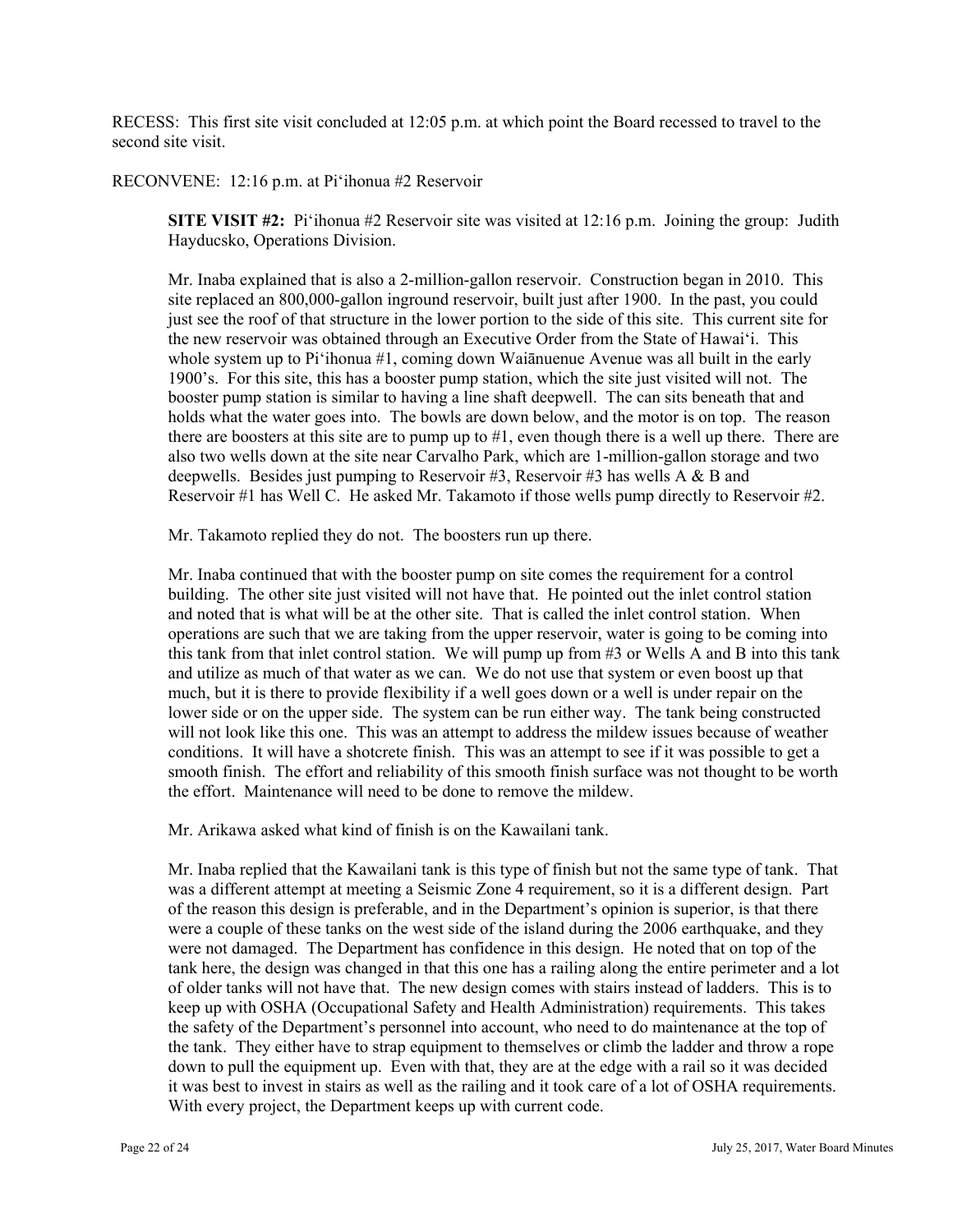Mr. Scicchitano asked if the power goes out, if there would be a backup and what would happen to the customer's service.

Mr. Inaba replied that if the power goes out at this site, to use the booster pumps would require backup generators. There are backup generators at certain well site locations but not this one. There is one at Reservoir No. 3 that would be able to bring some water up to this site. If there was a larger outage, the Department would be asking for customers to save water.

The Manager-Chief Engineer turned the Board's attention to the pumps and asked Mr. Ching to explain the components.

Mr. Ching reviewed the booster pump station. The discharge head is what the motor sits on. The discharge pipe is separate from the booster itself, and it is what holds the pump.

The Manager-Chief Engineer noted the time extension which the Board decided on at a previous meeting for Beylik Construction had to do with this component when the discharge head was not aligned correctly.

Mr. Ching continued that the pump is below the discharge head. There is basically a can, or cylinder, that is cut at the top. The inlet comes in one way and goes out another way. There is nothing getting drawn from below. It [the booster] is just a means to create a pressure difference to push water up. The discharge head is the key component. The Beylik Drilling issue was that the component did not match up as far as the bolt circles. When they put it on, they could not fit the bolts in.

The Manager-Chief Engineer noted the flange, which is manufactured to withstand a certain amount of pressure classification. That is why the thickness and the bolt spacing and the number of bolts need to be correct. The flange itself does not have that much meat on it and is not something you want to machine to make it fit. It is all custom made. He asked Mr. Ching to explain the shaft.

Mr. Ching showed where the valves were closed. This is where the motor connects to the pump down in the can and is connected by the shaft. The Motor spins the shaft which spins the pump which creates that pressure difference to push water up. To go over this entire station, there are isolation valves, so if you are doing work, in this case, to the control valve, you can isolate the system. He pointed out the electromagnetic flow meter and the flow switch, which tells the controls if it senses flow. If it turns on and does not sense flow, it shuts off as a safety precaution. That means there may be something stuck on that side so the pump is pumping but there is no flow, which basically tells us to shut it off if it does not see flow in a certain amount of time.

Mr. Domingo asked if the pump is inverted.

 this way [where the shaft enters the discharge head]. The water comes down into the can and the Mr. Ching replied it was. This is the seal that basically keeps water flowing and not coming out pump is pumping it up out of this discharge. The pump control valve, which opens and closes based on when the pump is running, when the controls say go, this opens up and the pump turns on almost simultaneously. That is just to keep the pressure. Without it, water could be flowing backwards and undoing what we just did. It keeps water pressure contained on the high-pressure side.